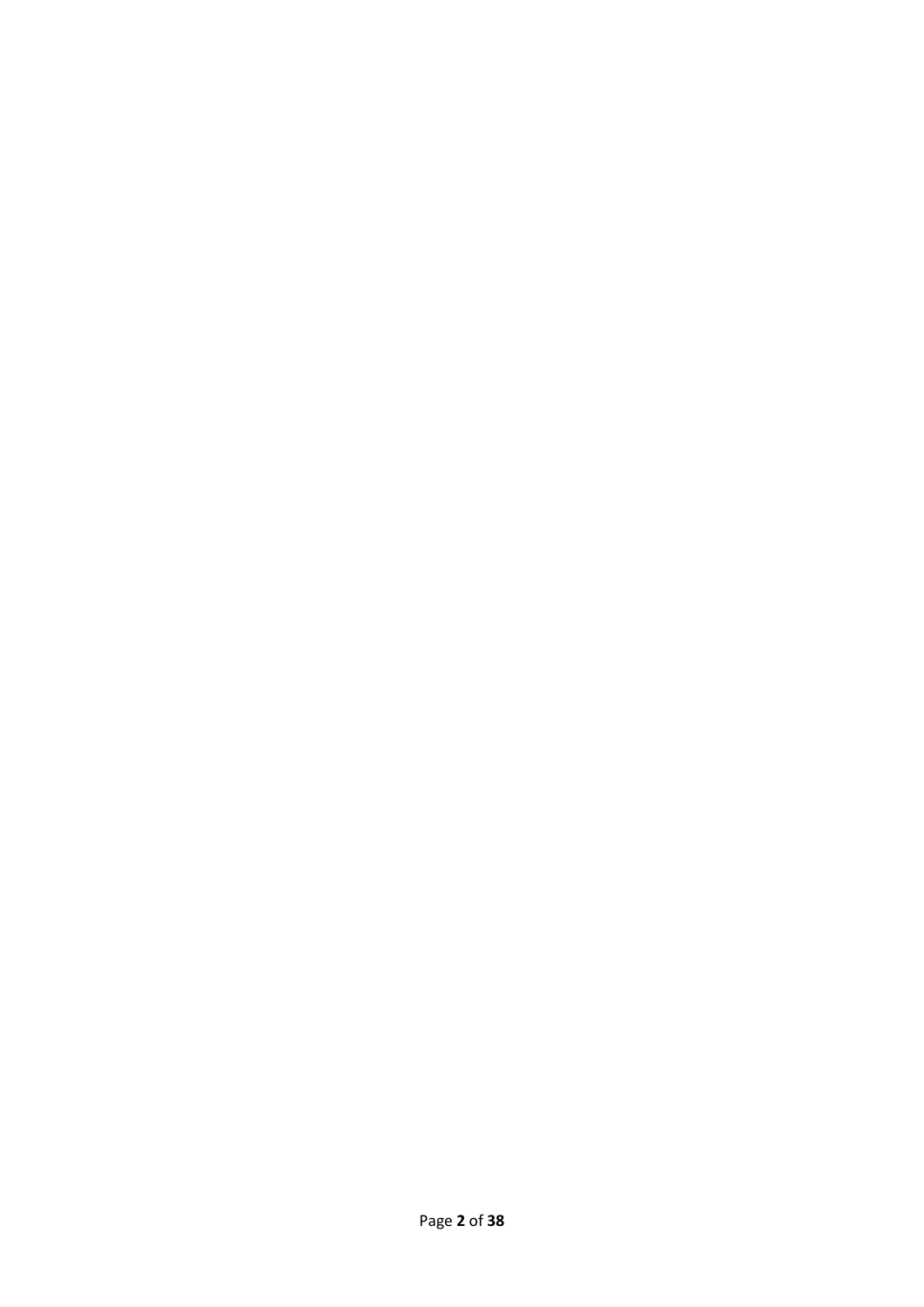# <span id="page-2-0"></span>**Executive Summary**

1. This consultation document concerns the UK implementation of the new package of EU Directives on Public Procurement.

2. Acting on behalf of the Minister for the Cabinet Office the Crown Commercial Service has UK policy responsibility for implementing the new procurement Directives.

3. This document seeks comments on the draft UK implementing regulations, to ascertain whether the draft regulations effectively implement the policy requirements, and whether they do so in the best way.

4. This document focuses primarily on the new Public Sector Directive, and there will be subsequent consultation documents covering the draft implementing regulations for the new Utilities Directive and the new Concessions Directive. Many of the provisions in the Public Sector Directive are analogous to provisions in the other two Directives. We intend to use this consultation to cover those generic matters that are applicable to all three Directives. Consulting on them here will allow greater focus on matters unique to the Utilities and Concessions Directives.

5. The Cabinet Office undertook informal, targeted engagement with a range of interested stakeholders in late 2013, through a series of discussion papers. This helped to inform our proposed policy positions on a relatively small number of policy choices i.e. where the Directive permits some discretion in how or whether Member States implement a particular provision. The draft regulations have been prepared in the light of those proposed policy positions, which also take account of the UK's general approach of maximising flexibility in the rules, deregulating where possible, and avoiding gold-plating. A summary of those proposed policy positions is included in this document.

6. Respondents to this consultation document are invited to consider the draft regulations, and respond to the particular consultation questions listed. Respondents are also welcome to comment more generally on any aspect.

- 7. This consultation document contains the following key sections:
	- Part 1 sets out the background, scope and general instructions on how to respond;
	- Part 2 introduces the draft regulations and seeks responses on various technical, drafting and other issues;
	- Annex A contains a draft of the Public Contracts Regulations;
	- Annex B summarises the proposed policy positions taking account of ministerial priorities and stakeholder feedback;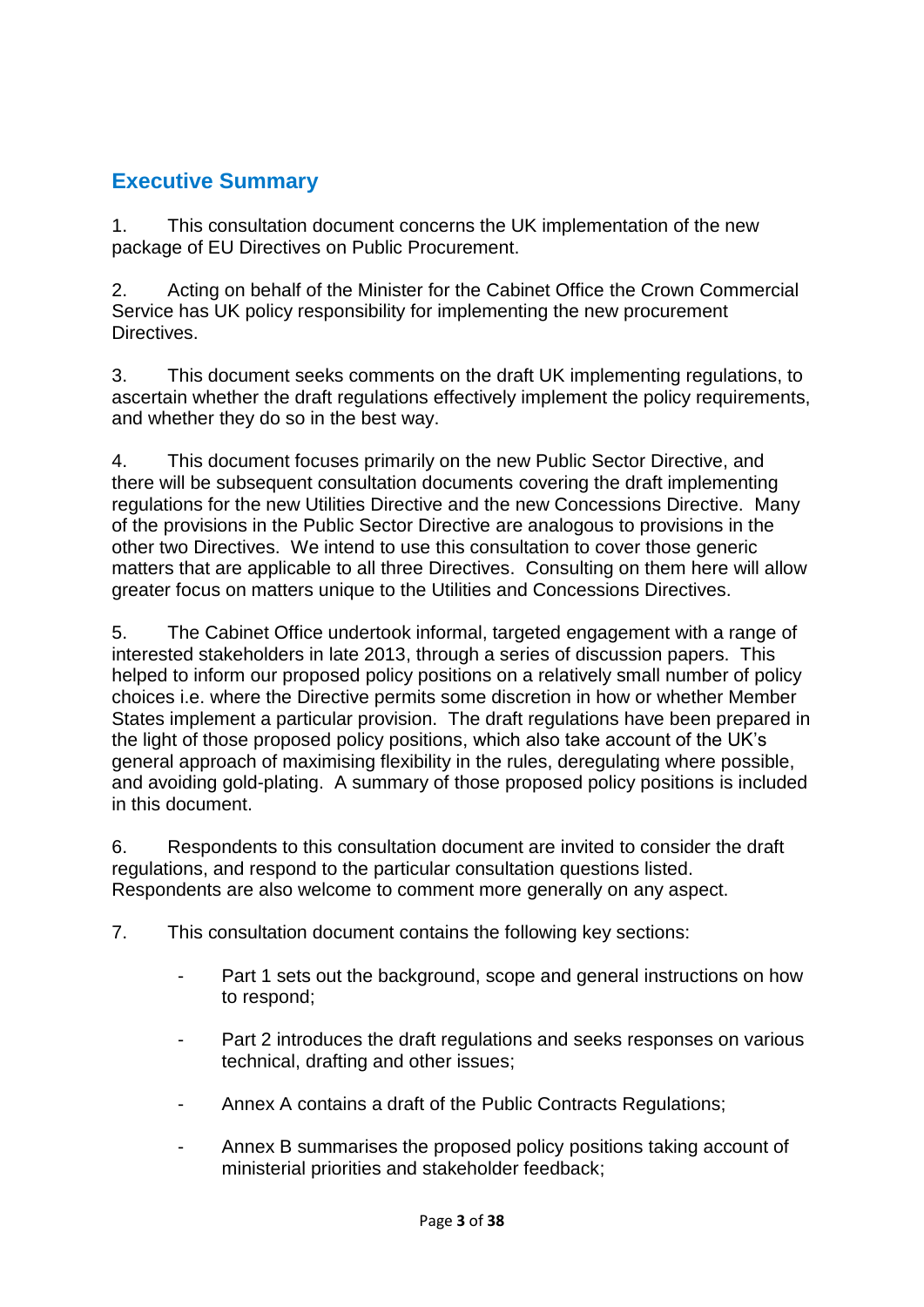- Annex C lists Central Government authorities for the purpose of Schedule 1 to the Regulations; and
- Annex D contains a summary of the Standard Forms required by the new Directive and our suggestions for interim measures.

8. We welcome your input by 17 October 2014. Please direct any responses to: [transposition@cabinet-office.gsi.gov.uk](mailto:transposition@cabinet-office.gsi.gov.uk)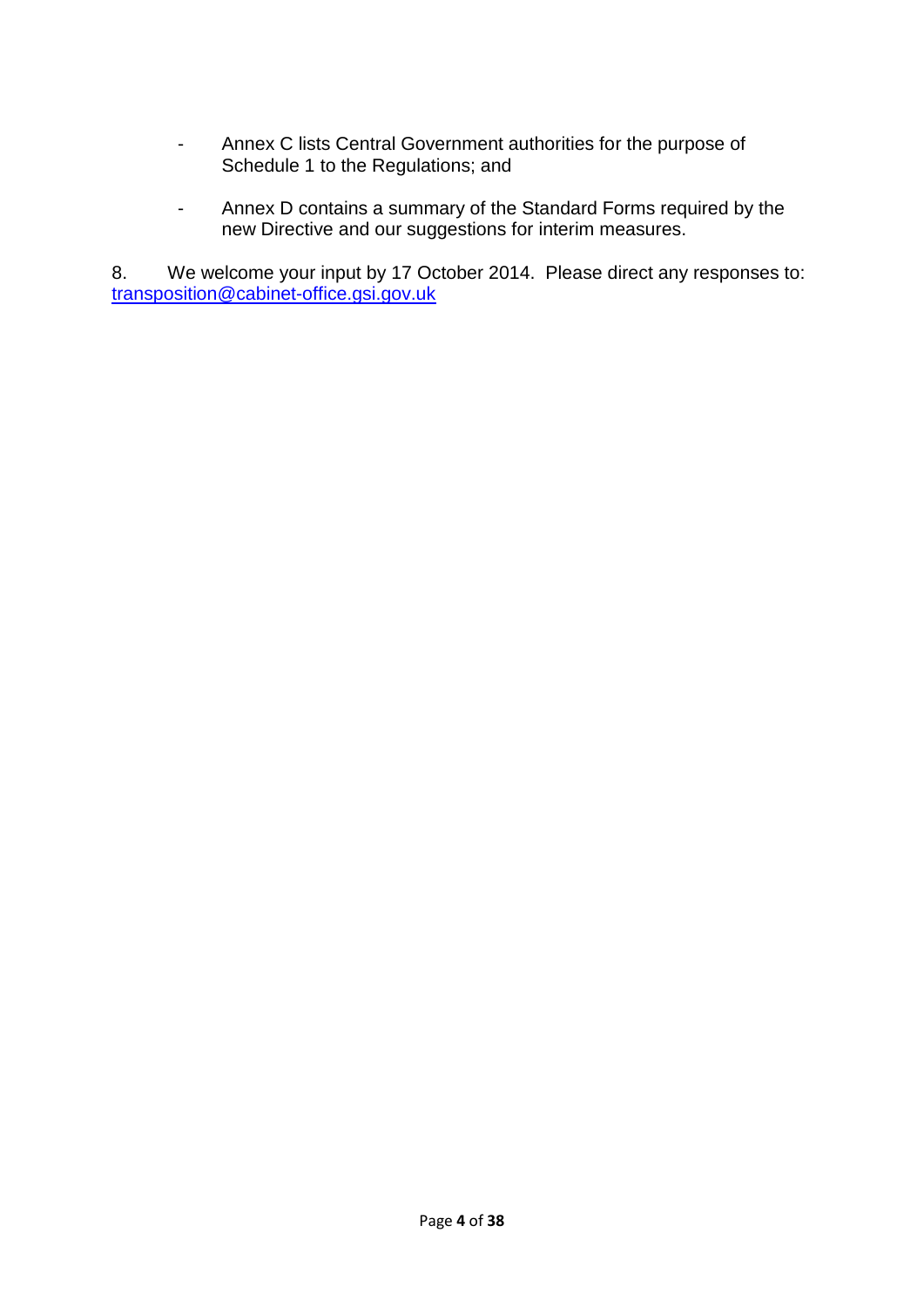# <span id="page-4-0"></span>**Contents**

| New measures to increase SME participation in public procurement  19 |  |  |  |
|----------------------------------------------------------------------|--|--|--|
|                                                                      |  |  |  |
| Annex A                                                              |  |  |  |
|                                                                      |  |  |  |
|                                                                      |  |  |  |
|                                                                      |  |  |  |
|                                                                      |  |  |  |
|                                                                      |  |  |  |
|                                                                      |  |  |  |
|                                                                      |  |  |  |
|                                                                      |  |  |  |
|                                                                      |  |  |  |
|                                                                      |  |  |  |
|                                                                      |  |  |  |
|                                                                      |  |  |  |
|                                                                      |  |  |  |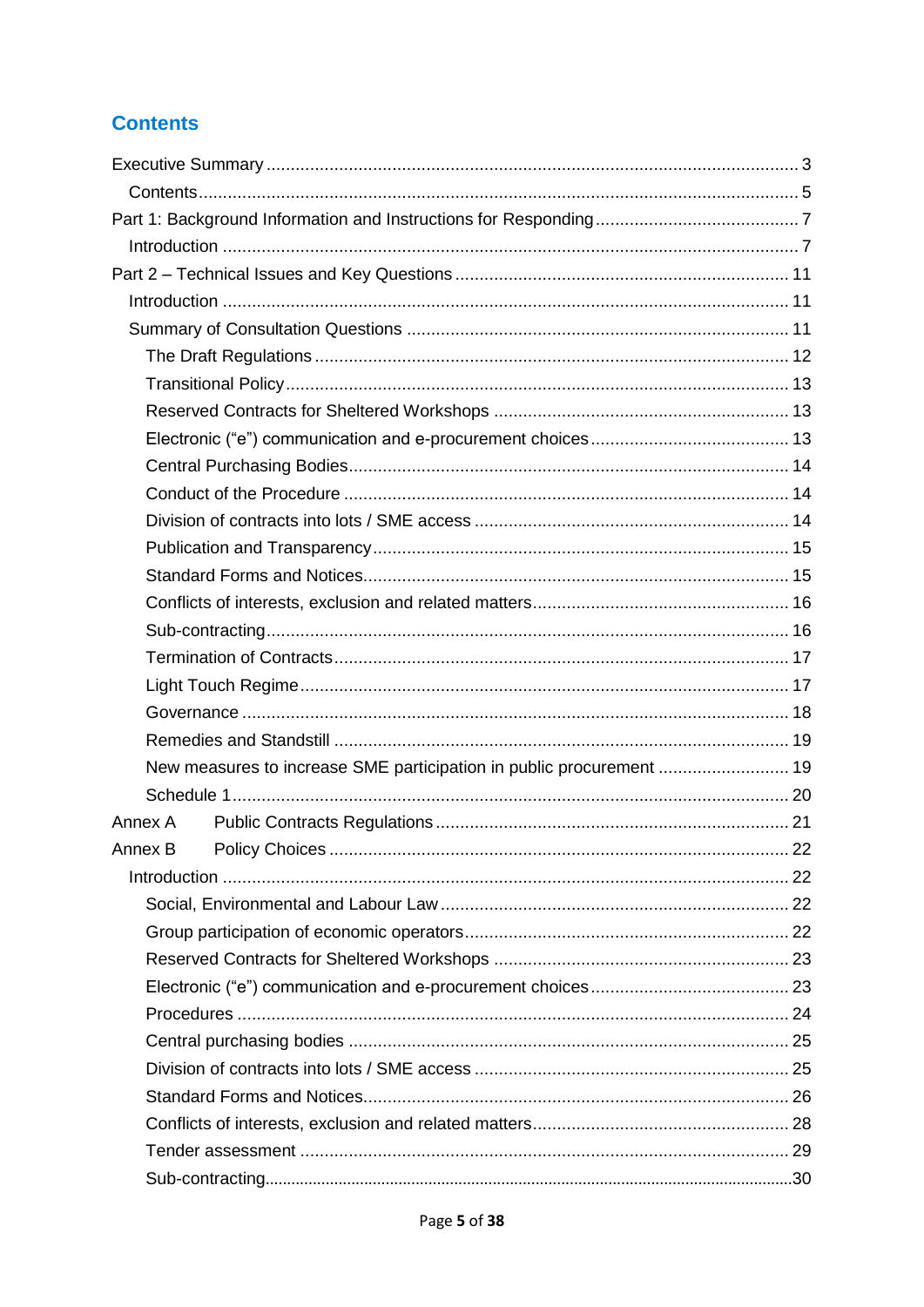|         | Annex C Central Government authorities for the purpose of Schedule 1 of the |  |
|---------|-----------------------------------------------------------------------------|--|
| Annex D | Summary of Forms for New Directive and Suggestions for Interim Measures 37  |  |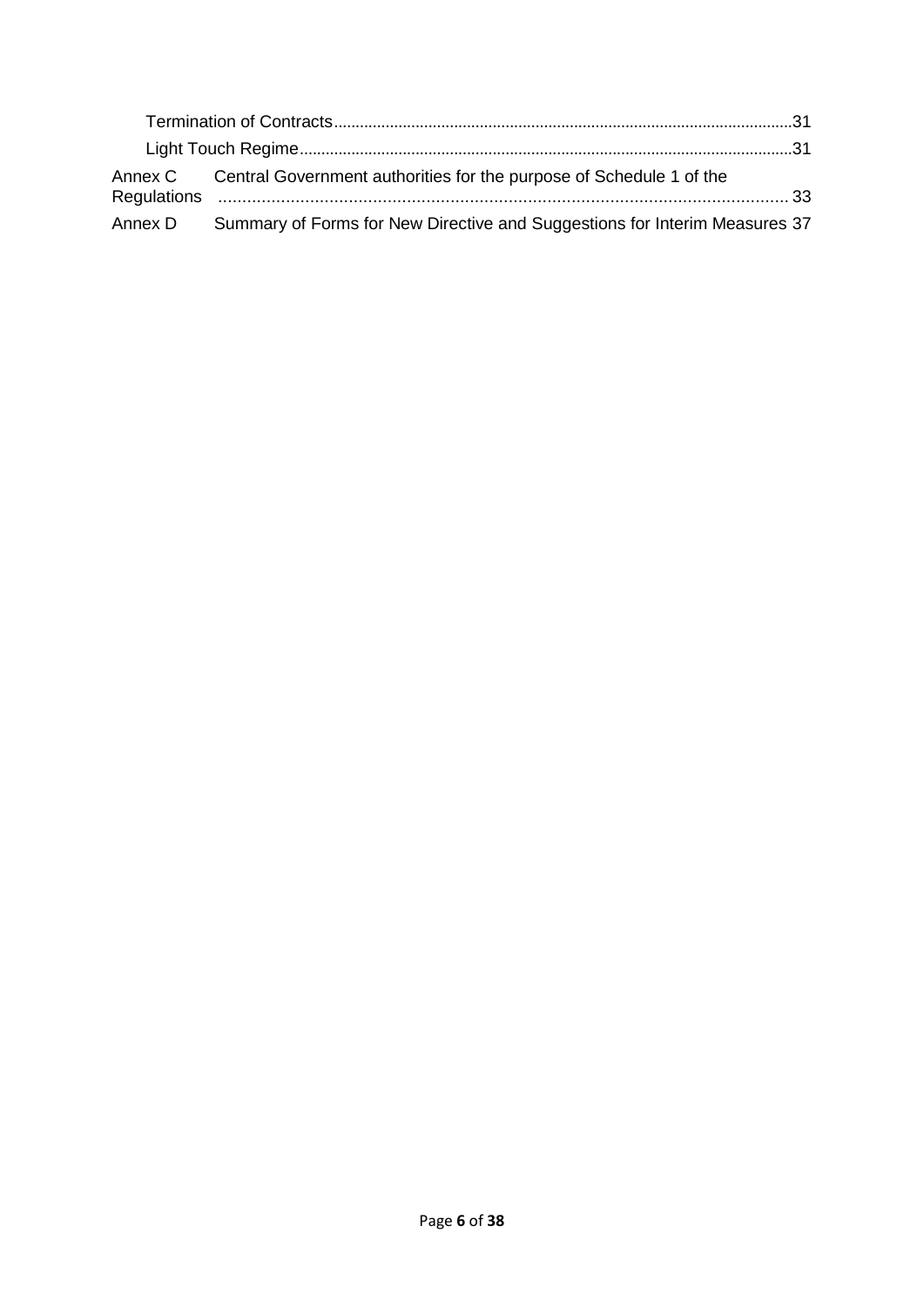# <span id="page-6-0"></span>**Part 1: Background Information and Instructions for Responding**

# <span id="page-6-1"></span>**Introduction**

9. The UK Government is committed to reforming UK public procurement processes, to stimulate economic growth. The Government has negotiated successfully in Brussels over the last two years to simplify and modernise the existing framework of EU procurement directives, to make public procurement faster, less costly and enable better value outcomes for Government, industry, and the wider public sector. The UK aims to implement the new Directives earlier than the two years required by the EU, to take advantage of the new flexibilities as soon as possible.

# **Purpose**

10. This consultation continues the longstanding programme of engaging UK stakeholders in the modernisation process. The purpose of this document is to consult on the draft implementing regulations and to confirm whether they implement the new EU Directives effectively and do so in the best way.

# **Background**

**.** 

11. In January 2011 the European Commission published a Green Paper consultation on the modernisation of EU public procurement policy<sup>1</sup>. Cabinet Office, with inputs from various UK stakeholders, coordinated and published the UK's response<sup>2</sup> in July 2011. The Commission concluded that there was an urgent need for a streamlined and flexible set of procurement rules so that Member States can obtain high quality goods and services while delivering value for money for the public purse. The 2004 directives, one for Public Sector Contracts<sup>3</sup> and one for Utilities Contracts<sup>4</sup>, introduced new approaches in an attempt to modernise the rules that existed at that time but experience had shown these added complexity, uncertainty and regulatory burdens.

12. The Commission came forward with draft proposals for modernisation in late 2011. Following 2 years of intensive scrutiny and debate, the European Parliament and the Council adopted three new Directives (Public Sector Contracts, Utilities Contracts, and Concessions Contracts) on 26 February 2014. The Directives were published in the Official Journal of the EU on 28 March 2014 and came into force on

<sup>&</sup>lt;sup>1</sup>[http://ec.europa.eu/internal\\_market/publicprocurement/modernising\\_rules/consultations/index\\_en.htm#m](http://ec.europa.eu/internal_market/publicprocurement/modernising_rules/consultations/index_en.htm#maincontentSec2)

[aincontentSec2](http://ec.europa.eu/internal_market/publicprocurement/modernising_rules/consultations/index_en.htm#maincontentSec2) 2 [https://www.gov.uk/government/uploads/system/uploads/attachment\\_data/file/61554/0707UKGPpbRespo](https://www.gov.uk/government/uploads/system/uploads/attachment_data/file/61554/0707UKGPpbResponsefinal_20_2_.pdf) [nsefinal\\_20\\_2\\_.pdf](https://www.gov.uk/government/uploads/system/uploads/attachment_data/file/61554/0707UKGPpbResponsefinal_20_2_.pdf)

<sup>3</sup> Directive 2004/18/EC of the European Parliament and of the Council of 31 March 2004 on the coordination of procedures for the award of public works contracts, public supply contracts and public service contracts.

<sup>4</sup> Directive 2004/17/EC of the European Parliament and of the Council of 31 March 2004 coordinating the procurement procedures of entities operating in the water, energy, transport, and postal services sectors.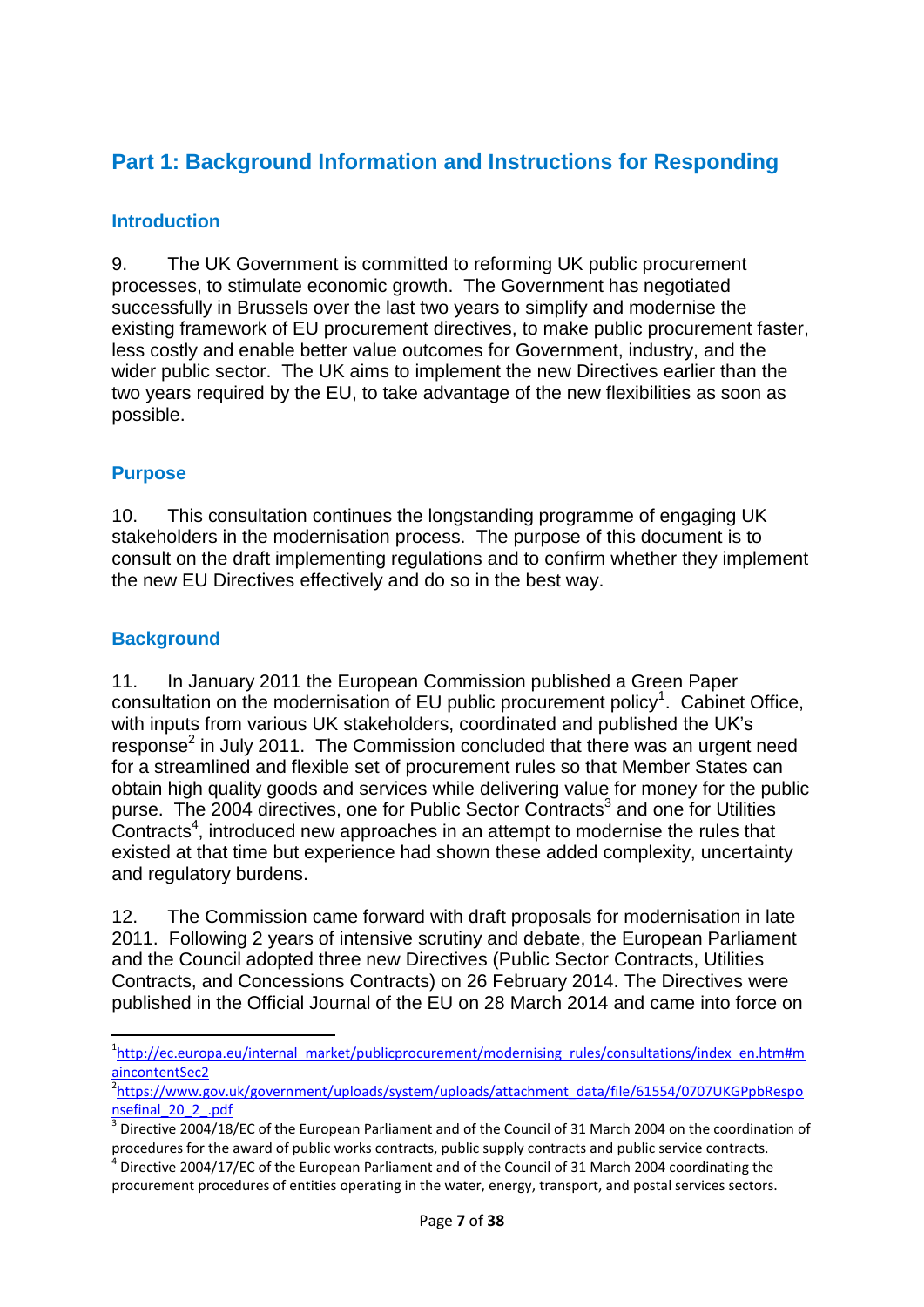17 April 2014. The UK and other EU Member States have until 17 April 2016 to implement the new Directives in national legislation.

- 13. The new Directives are:
	- a) Directive 2014/24/EU<sup>5</sup> on public procurement, replacing the 2004 Directive for Public Sector Contracts;
	- b) Directive 2014/25/EU $^6$  on procurement by entities operating in the water, energy, transport and postal services sectors, replacing the 2004 Directive for Utilities Contracts; and
	- c) Directive 2014/23/EU<sup>7</sup> on the award of concession contracts, which does not directly replace any previous directive.

14. Cabinet Office undertook informal, targeted engagement with a range of interested stakeholders in late 2013, who declared a particular interest in a number of policy choices following  $PPN$   $5/13^8$ . This helped to inform our proposed positions on those policy choices i.e. where the directive permits some discretion in how or whether Member States implement a particular provision.

15. The draft regulations have been prepared in the light of those proposed policy positions, which also take account of the UK's general approach of maximising flexibility in the rules, deregulating where possible, and avoiding gold-plating. A summary of those proposed policy positions is included in this document at Annex B.

# **Scope of Consultation**

 $\overline{a}$ 

16. This consultation applies principally to those jurisdictions to which the current Regulations apply, i.e. England, Wales and Northern Ireland. The Regulations may also cover activity by public bodies exercising reserved functions in Scotland, but decisions will be subject to ongoing discussions with the devolved administrations. The Scottish Government will make its own, separate implementing regulations which will apply to Scottish bodies whose functions do not relate to reserved matters.

17. The consultation seeks comments on the draft UK implementing regulations, to ascertain whether the draft regulations effectively implement the Directive, and whether they do so in the best way.

18. This document focuses primarily on the new Public Sector Directive, and there will be subsequent consultation documents covering the draft implementing regulations for the new Utilities Directive and the new Concessions Directive. Many of the provisions in the Public Sector Directive have analogous provisions in the other two Directives. We intend to use this consultation to cover those generic

<sup>&</sup>lt;sup>5</sup> [http://eur-lex.europa.eu/legal-content/EN/TXT/?uri=uriserv:OJ.L\\_.2014.094.01.0065.01.ENG](http://eur-lex.europa.eu/legal-content/EN/TXT/?uri=uriserv:OJ.L_.2014.094.01.0065.01.ENG)

<sup>6</sup> [http://eur-lex.europa.eu/legal-content/EN/TXT/?uri=uriserv:OJ.L\\_.2014.094.01.0243.01.ENG](http://eur-lex.europa.eu/legal-content/EN/TXT/?uri=uriserv:OJ.L_.2014.094.01.0243.01.ENG)

<sup>7</sup> [http://eur-lex.europa.eu/legal-content/EN/TXT/?uri=uriserv:OJ.L\\_.2014.094.01.0001.01.ENG](http://eur-lex.europa.eu/legal-content/EN/TXT/?uri=uriserv:OJ.L_.2014.094.01.0001.01.ENG)

<sup>8</sup> https://www.gov.uk/government/publications/procurement-policy-note-0513-modernising-eu-procurementrules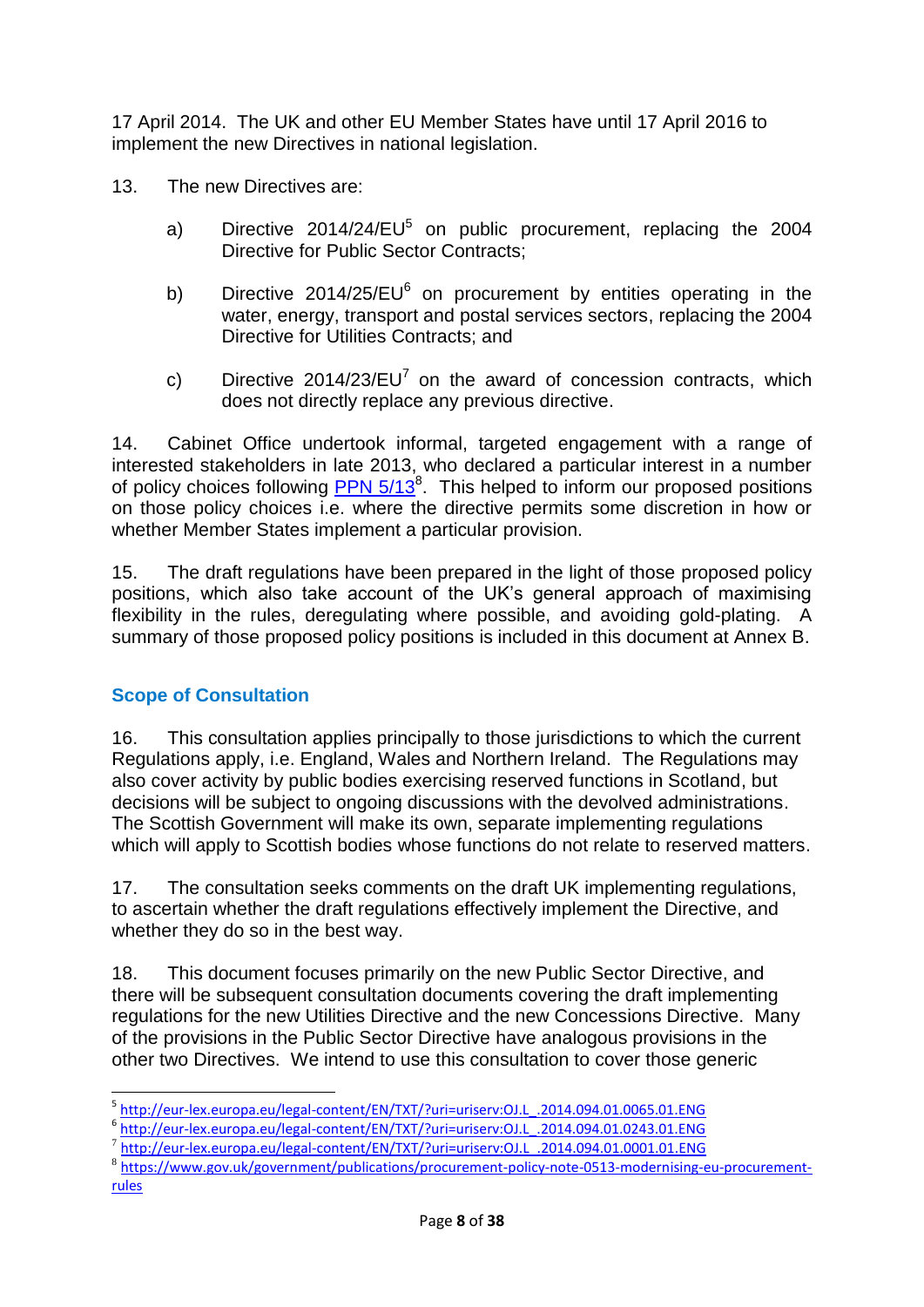matters that are applicable to all three Directives. Consulting on them here will allow greater focus on matters unique to the Utilities and Concessions Directives.

# **New measures to increase SME participation in public procurement**

19. This document also refers to new measures, recommended by Lord Young of Graffham, the Prime Minister's Enterprise Advisor. They aim to ensure that small businesses have better access to public sector contracts. These measures were subject to public consultation in 2013 $^9$ , and the new regulations implement the conclusions of the consultation. These are designed to simplify public procurement, increase transparency and reduce bidding costs, enabling better value outcomes for both Government and industry.

# **Copy out**

20. There is only very limited scope for the Government and other UK stakeholders to influence the substantive content of the UK's implementing regulations. Most of the provisions of the Directives are mandatory for Member States to transpose, so we cannot alter the substance in transposition. In addition, the Government's policies on "copy-out" of European Directives (where available) and avoidance of "gold-plating", further limit the extent to which we can deviate from the wording of the Directives when casting the national UK implementing regulations.

# **Consultation Principles**

21. This consultation complies with the Government's Consultation Principles<sup>10</sup>, and formally concludes a long-running period of continuous UK stakeholder engagement that commenced in 2011 when the Commission's own consultations began (see paragraphs 11 and 14 above). A 4 week consultation period is considered appropriate and proportionate given the limited scope and impact of the remaining issues on which to consult.

# **Process**

 $\overline{a}$ 

22. This consultation runs for 4 weeks from 19 September 2014 to 17 October 2014.

23. This consultation document is issued directly to a number of known stakeholders and is also made available publicly on the Cabinet Office Consultations page on the GOV.UK website: [Transposing the 2014 EU Procurement Directives.](https://www.gov.uk/government/consultations/transposing-the-2014-eu-procurement-directives)

24. This consultation has 20 specific questions, which are summarised in paragraph 30. Please state clearly in your response which question or questions you

<sup>&</sup>lt;sup>9</sup> <https://www.gov.uk/government/consultations/making-public-sector-procurement-more-accessible-to-smes> <sup>10</sup> [https://www.gov.uk/government/uploads/system/uploads/attachment\\_data/file/255180/Consultation-](https://www.gov.uk/government/uploads/system/uploads/attachment_data/file/255180/Consultation-Principles-Oct-2013.pdf)[Principles-Oct-2013.pdf](https://www.gov.uk/government/uploads/system/uploads/attachment_data/file/255180/Consultation-Principles-Oct-2013.pdf)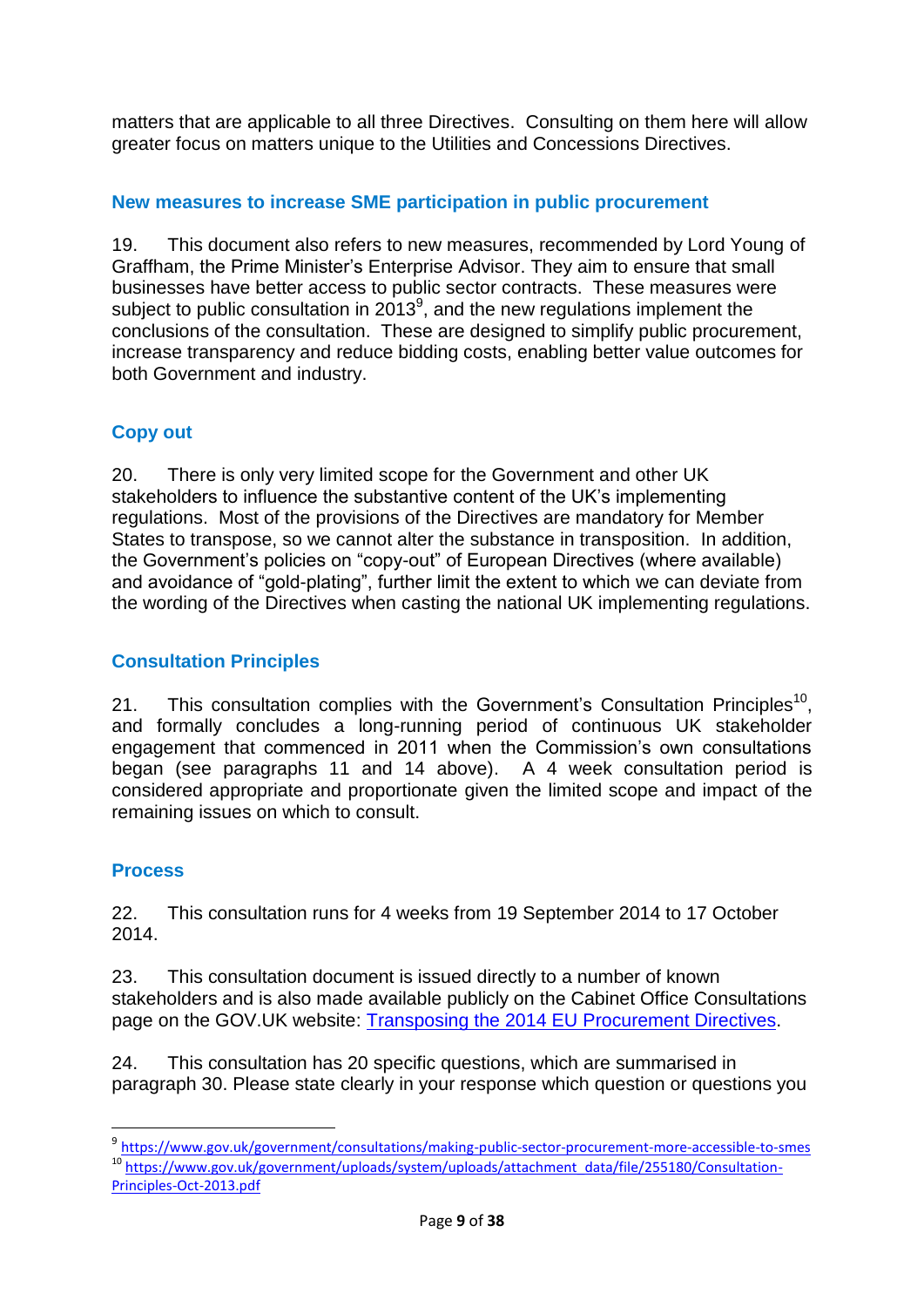are answering. Please direct responses, or any other questions on the consultation, to:

By email: [transposition@cabinet-office.gsi.gov.uk](mailto:transposition@cabinet-office.gsi.gov.uk)

Or by post: Crown Commercial Service Helpdesk Cabinet Office Rosebery Court **Norwich** NR7 0HS

Tel: 0345 410 2222

# **Handling of Information**

25. The information you send may need to be passed to colleagues within the Cabinet Office or other Government departments, and may be published in full or in a summary of responses.

26. All information in responses, including personal information, may be subject to publication or disclosure in accordance with the access to information regimes (these are primarily the Freedom of Information Act 2000, the Data Protection Act 1998 and the Environmental Information Regulations 2004). If you want your response to remain confidential, you should explain why confidentiality is necessary and your request will be acceded to only if it is appropriate in the circumstances. An automatic confidentiality disclaimer generated by your IT system will not, of itself, be regarded as binding on the Cabinet Office. Contributions to the consultation will be anonymised if they are quoted.

#### **Contact for comments or complaints about the process**

27. Your opinions are valuable. Thank you for taking the time to read this document and respond. If you have comments or complaints about the consultation process itself, please contact the:

Better Regulation Unit Cabinet Office Rosebery Court **Norwich** NR7 0HS

Email: [bruenquiries@cabinet-office.gsi.gov.uk](mailto:bruenquiries@cabinet-office.gsi.gov.uk)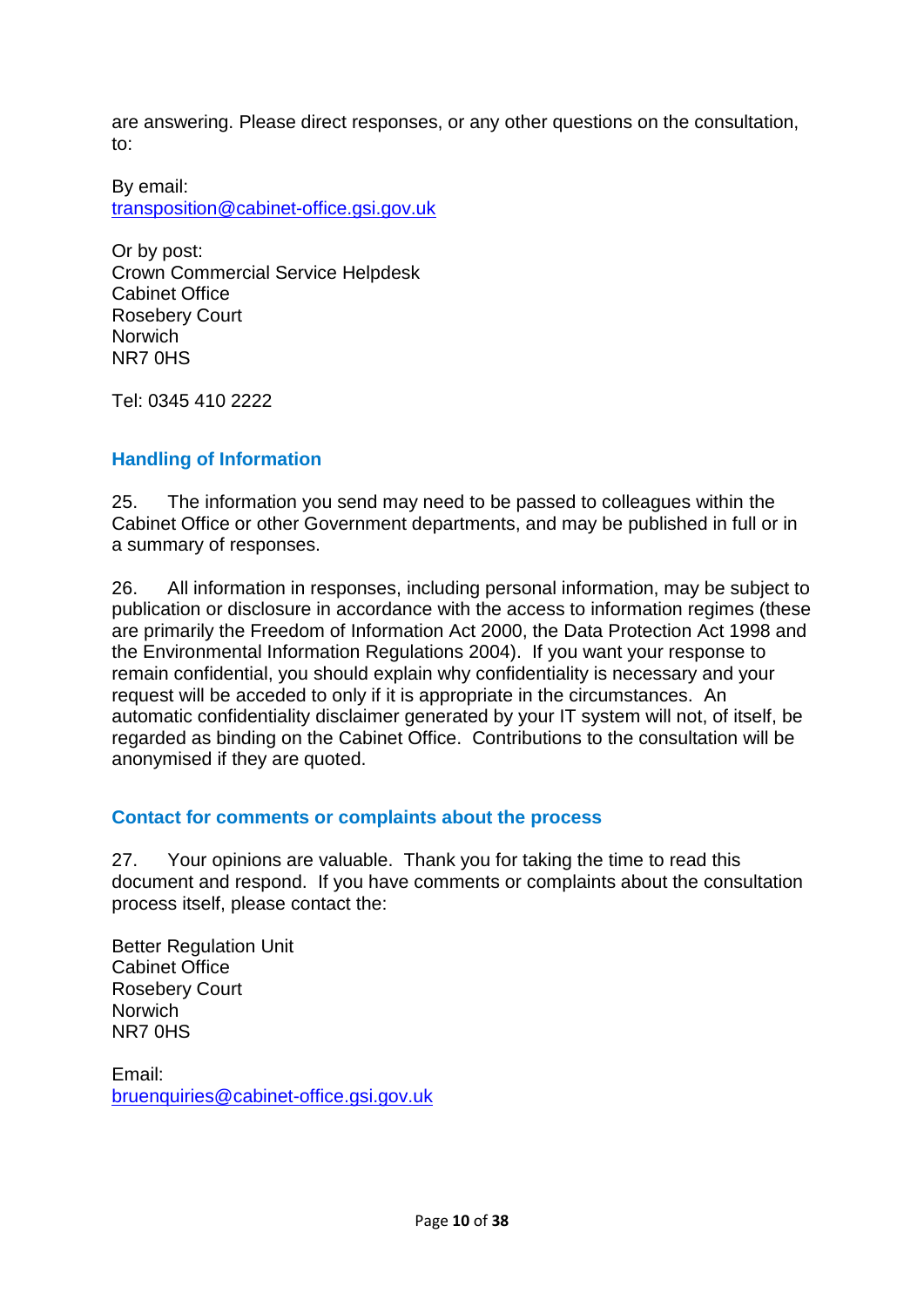# <span id="page-10-0"></span>**Part 2 – Technical Issues and Key Questions**

#### <span id="page-10-1"></span>**Introduction**

28. This section of the consultation document introduces a number of key issues and questions on which stakeholder feedback will support the UK in making a clear and successful transposition. In particular, it introduces:

- a) The draft Regulations (Annex A) general feedback is welcome on any aspect of the draft; and
- b) Key issues in the draft Regulations to which stakeholders' attention is drawn and feedback is specifically requested.

29. We therefore invite stakeholders to consider the issues and questions raised and respond accordingly. Stakeholders are invited not only to offer their views, but also their reasons for coming to that view, as these viewpoints are helpful in addressing the fundamental issues at stake. Below is a list of the headline topics covered, with a summary of the key consultation questions arising under each topic.

#### <span id="page-10-2"></span>**Summary of Consultation Questions**

| Question       | <b>Subject</b>                                                                                                       |
|----------------|----------------------------------------------------------------------------------------------------------------------|
|                | <b>Draft Regulations</b>                                                                                             |
| 1              | We seek general comments on the drafting of the draft Regulations.                                                   |
| 2              | <b>Transitional Policy</b>                                                                                           |
|                | We seek comments on the suggested transitional policy.                                                               |
|                | <b>Sheltered Workshops</b>                                                                                           |
| 3              | We welcome comments on whether the draft regulation implements this flexibility in an effective                      |
|                | way. We also welcome suggestions on the key issues to be considered in providing guidance on                         |
|                | certain terms used in the draft regulation.                                                                          |
|                | e-procurement                                                                                                        |
| 4              | We invite comments as to whether the proposed approach is suitable, bearing in mind policy goals,                    |
|                | and stakeholder views to date as discussed in Annex B, or whether there are clear arguments to                       |
|                | the contrary.                                                                                                        |
|                | e-procurement                                                                                                        |
| 5              | We also welcome views as to whether the "framework" is appropriate, bearing in mind that it is                       |
|                | intended as a statement of high level security principles, not a detailed guide.<br><b>Central Purchasing Bodies</b> |
| 6              | We welcome comments on the approach or the drafting, and in particular whether the drafting                          |
|                | achieves the stated objectives.                                                                                      |
|                | <b>Conduct of the Procedure</b>                                                                                      |
| $\overline{7}$ | We seek general comments on the approach or the drafting.                                                            |
|                | Division of contracts into lots / SME access                                                                         |
|                | We invite comments as to whether the proposed approach to the two policy choices is appropriate                      |
| 8              | bearing in mind policy goals and stakeholder views to date, or whether there are clear arguments to                  |
|                | the contrary.                                                                                                        |
|                | Division of contracts into lots / SME access                                                                         |
| 9              | We invite comments as to whether the intended approach to explaining the combined lots                               |
|                | provisions, ie providing an explanation in supporting quidance, is appropriate.                                      |
|                | <b>Publication and Transparency</b>                                                                                  |
| 10             | We seek general comments on the approach or the drafting.                                                            |
|                |                                                                                                                      |

30. The consultation questions are as follows: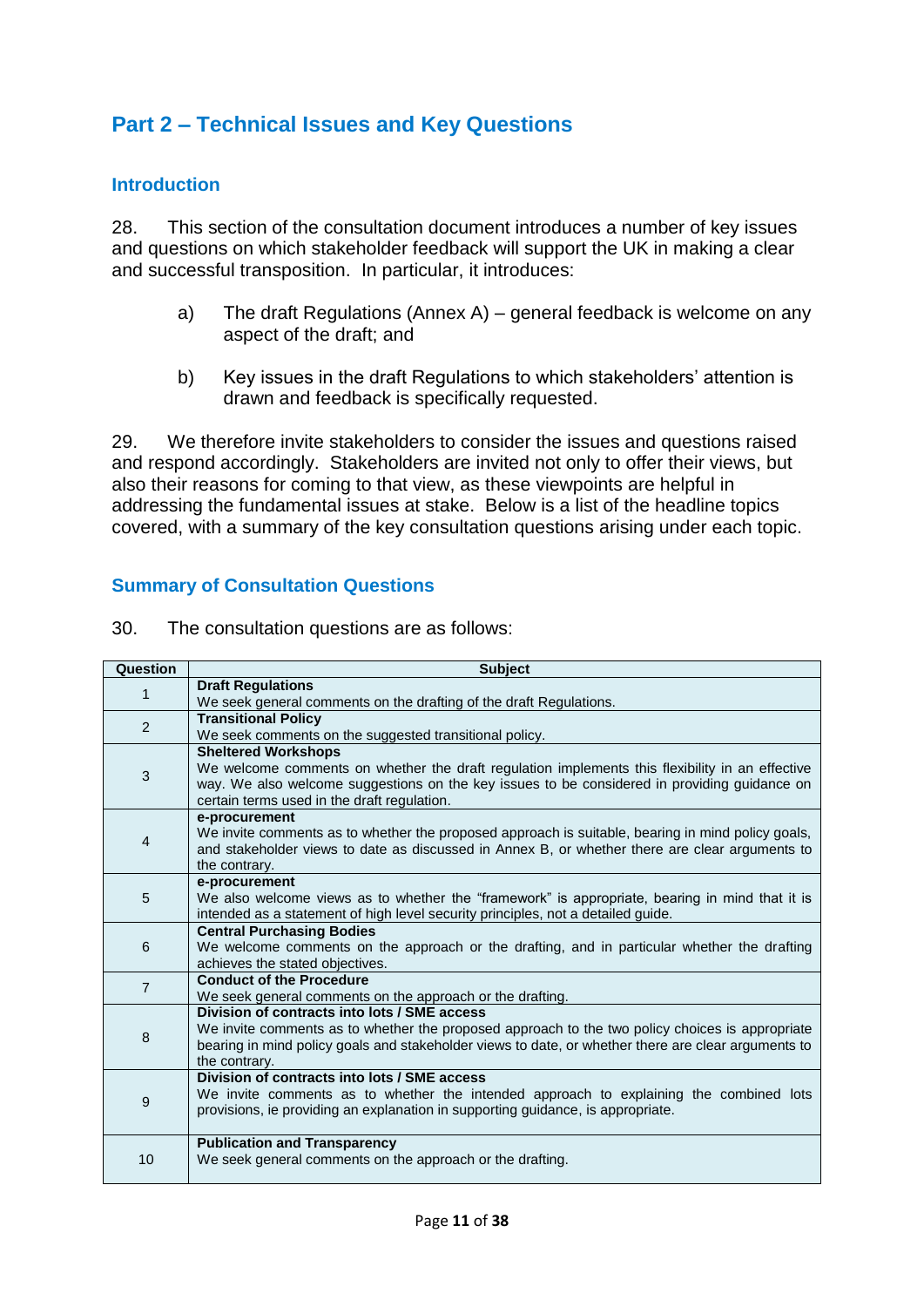| Question | <b>Subject</b>                                                                                                                                   |
|----------|--------------------------------------------------------------------------------------------------------------------------------------------------|
| 11       | <b>Forms and Notices</b>                                                                                                                         |
|          | We seek comments on the proposed use of current Forms and Notices provided in Annex D.                                                           |
|          | Conflicts of interests, exclusion and related matters                                                                                            |
|          | We invite comments as to whether the proposed approach is appropriate bearing in mind policy                                                     |
| 12       | goals and stakeholder views to date, or whether there are clear arguments to the contrary. We also                                               |
|          | invite comments on whether the mandatory exclusion offences in English law are correctly                                                         |
|          | identified.                                                                                                                                      |
|          | <b>Subcontracting</b>                                                                                                                            |
| 13       | We welcome comments, particularly on whether these draft regulations achieve the objective of                                                    |
|          | implementing the requirements of the Directive in a minimalistic fashion.                                                                        |
|          | Subcontracting                                                                                                                                   |
| 14       | We welcome comments on the type of supporting materials needed and key issues to be                                                              |
|          | addressed.                                                                                                                                       |
| 15       | <b>Termination of Contracts</b>                                                                                                                  |
|          | We welcome comments on whether regulation 73(3) provides an effective deeming provision.                                                         |
|          | <b>Light Touch Regime</b>                                                                                                                        |
| 16       | We welcome comments, particularly on whether these draft regulations achieve the objective of                                                    |
|          | implementing the requirements of the Directive in a minimalistic fashion.                                                                        |
|          | <b>Light Touch Regime</b>                                                                                                                        |
| 17       | We envisage that a minimalistic regulatory approach would need to be supported with relevant                                                     |
|          | training aids, policy instructions or guidance, and welcome inputs on the type of supporting<br>materials needed and key issues to be addressed. |
|          | <b>Remedies and Standstill</b>                                                                                                                   |
|          | We seek stakeholders' comments on, but strictly limited to, whether the proposed drafting achieves                                               |
| 18       | our objective of sewing the existing remedies rules into the new procurement rules framework in a                                                |
|          | satisfactory way.                                                                                                                                |
|          | New measures to increase SME participation in public procurement                                                                                 |
| 19       | Given we have already consulted on the principles of the Lord Young measures, we are only                                                        |
|          | seeking comments specifically on technical points related to the implementation of the measures.                                                 |
|          | <b>Successor entities in Schedule 1</b>                                                                                                          |
| 20       | Departments are requested to check and confirm that the list is correct or whether it should be                                                  |
|          | amended to take account of successor entities.                                                                                                   |
|          |                                                                                                                                                  |

# <span id="page-11-0"></span>**The Draft Regulations**

31. We have produced an entirely new version of the Public Contracts Regulations, to replace the existing Public Contracts Regulations 2006.

- 32. The regulations at Annex A are structured in the following way:
	- a) Part 1 and Part 2 transpose the Directive;
	- b) Part 3 retransposes the remedies rules implemented in the UK by The Public Contracts (Amendment) Regulations 2009 (SI 2009 No. 2992);
	- c) Parts 4 and 5 deliver the Lord Young reforms; and
	- d) Part 6 has draft transitional provisions and will be expanded to include consequential amendments that will be needed to other legislation.

**Question 1.** We seek general comments on the drafting of the draft Regulations.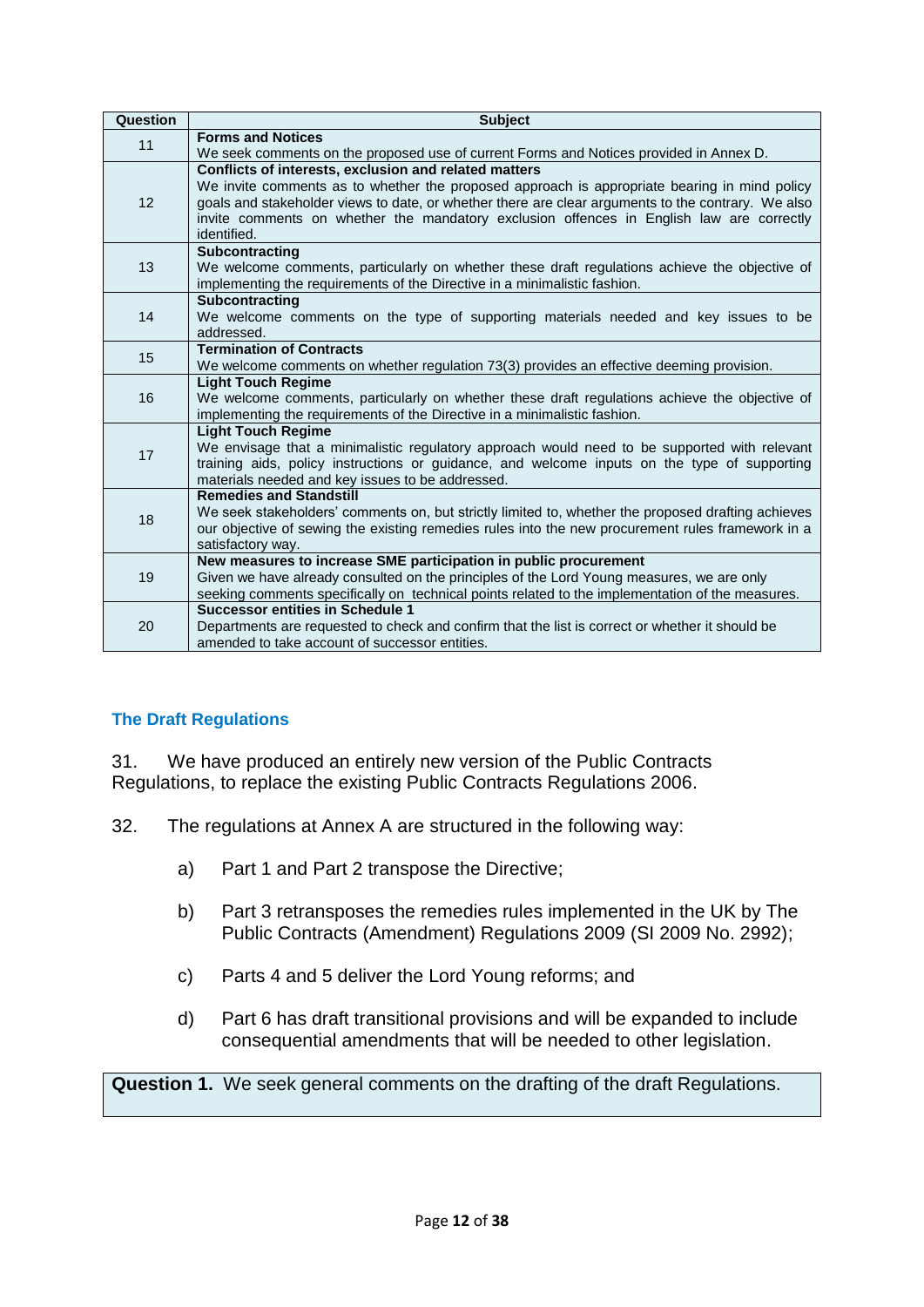# <span id="page-12-0"></span>**Transitional Policy**

33. The proposed transitional policy is in keeping with that used in previous transpositions, i.e. to apply the new rules only to new procurement processes beginning on or after the new Public Contracts Regulations take effect. It would also seem to be consistent with the approach taken by the European Court of Justice ("ECJ") in case C-337/98 (Commission v France) to the interpretation of Directive 93/38/EEC (the former Utilities Procurement Directive which similarly did not address explicitly whether it was intended to apply to procurement processes that had already begun before the time by which the Directive was required to be transposed). However, stakeholders' feedback is sought to confirm this as suitable for the effective conduct of procurement operations or whether stakeholders might prefer any alternative options.

**Question 2.** We seek stakeholders' comments on the suggested transitional policy.

# <span id="page-12-1"></span>**Reserved Contracts for Sheltered Workshops**

34. In line with the position discussed in Annex B, paragraphs B8 and B9, draft regulation 20 implements Article 20 of the Public Sector Directive. The approach involves copying out the flexibility to reserve contracts for sheltered workshops. We will provide separate guidance on how to interpret 'disabled persons', 'disadvantaged persons', 'sheltered workshop', and 'sheltered employment programme'. Defining these in the regulations would mean departing from the Government's policy on copy-out, and there is a risk that our definitions will not align with what the ECJ may hold these terms to mean in the future.

**Question 3.** We welcome comments on whether the draft regulation implements this flexibility in an effective way. We also welcome suggestions on the key issues to be considered in providing guidance on the terms discussed above.

# <span id="page-12-2"></span>**Electronic ("e") communication and e-procurement choices**

35. In line with the position discussed in Annex B, paragraphs B10 to B15, the provisions in Article 22(4) allowing mandation of building information electronic modelling tools (BIM) are not transposed. The "Framework" referred to in Article 22(6)(b) and (c) is set out at Regulation 22(18) and 22(19). The second paragraph of Article 36(1) on mandatory use of electronic catalogues is not transposed in Regulation 36. Provisions enabling postponement of mandatory e-communications, mandatory electronic European Single Procurement Document, and mandatory recourse to e-certis, in Article 90(2), (3) and (5), and are transposed in Regulation 1(3) and Regulation 114(2).

**Question 4.** We invite comments as to whether the proposed approach set out above is suitable, bearing in mind policy goals, and stakeholder views to date as discussed in Annex B below, or whether there are clear arguments to the contrary.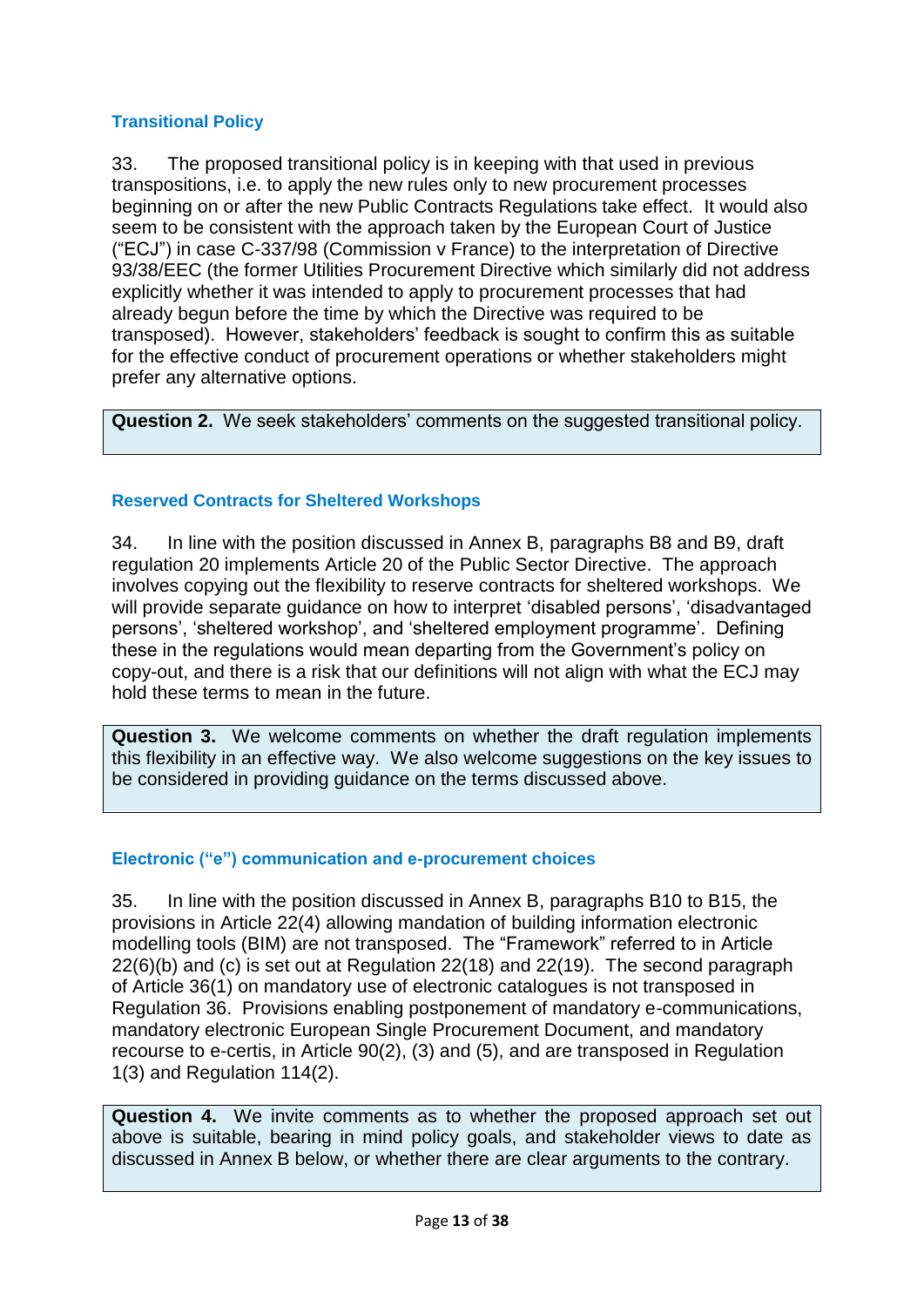**Question 5.** We also welcome views as to whether the "framework" is appropriate, bearing in mind that it is intended as a statement of high level security principles, not a detailed guide. Readers will note that this "framework" does not refer-out to other legislation, policies or guidance; this is a deliberate decision.

#### <span id="page-13-0"></span>**Central Purchasing Bodies**

36. In line with the position discussed in Annex B, paragraphs B18 to B23, draft regulations 37 and 39 implement Articles 37 and 39 respectively of the Public Sector Directive. The approach is to:

- a) Continue to provide the flexibility allowed by Article 37(1), first and second subparagraphs, for contracting authorities to use central purchasing bodies to procure their requirements;
- b) Not transpose, in these Regulations, Article 37(1) third subparagraph; and
- c) Transpose Article 39(2), first subparagraph, to make it clear that contracting authorities are free to use central purchasing bodies in other Member States.

**Question 6.** We welcome comments on the approach or the drafting, and in particular whether the drafting achieves these objectives.

#### <span id="page-13-1"></span>**Conduct of the Procedure**

37. In line with the position discussed in Annex B, paragraphs B16 and B17, these draft regulations are based on the corresponding Articles 40 to 45 and 47 of the Public Sector Directive and relevant Annexes.

**Question 7.** We seek general comments on the approach or the drafting.

#### <span id="page-13-2"></span>**Division of contracts into lots / SME access**

38. In line with the position discussed in Annex B, paragraphs B24 to B27, we propose, taking stakeholder views into account, that the provisions in Article 46(4) should not be transposed in Regulation 46. The provision allowing combined lots in Article 46(3) is implemented in Regulation 46(6). As noted in Annex B of this consultation document, we understand that this provision allows authorities to accept "combined" bids for a combination of lots which might differ from the sum of a bidder's individual bids for the lots in that combination. We intend to explain this interpretation further in forthcoming guidance.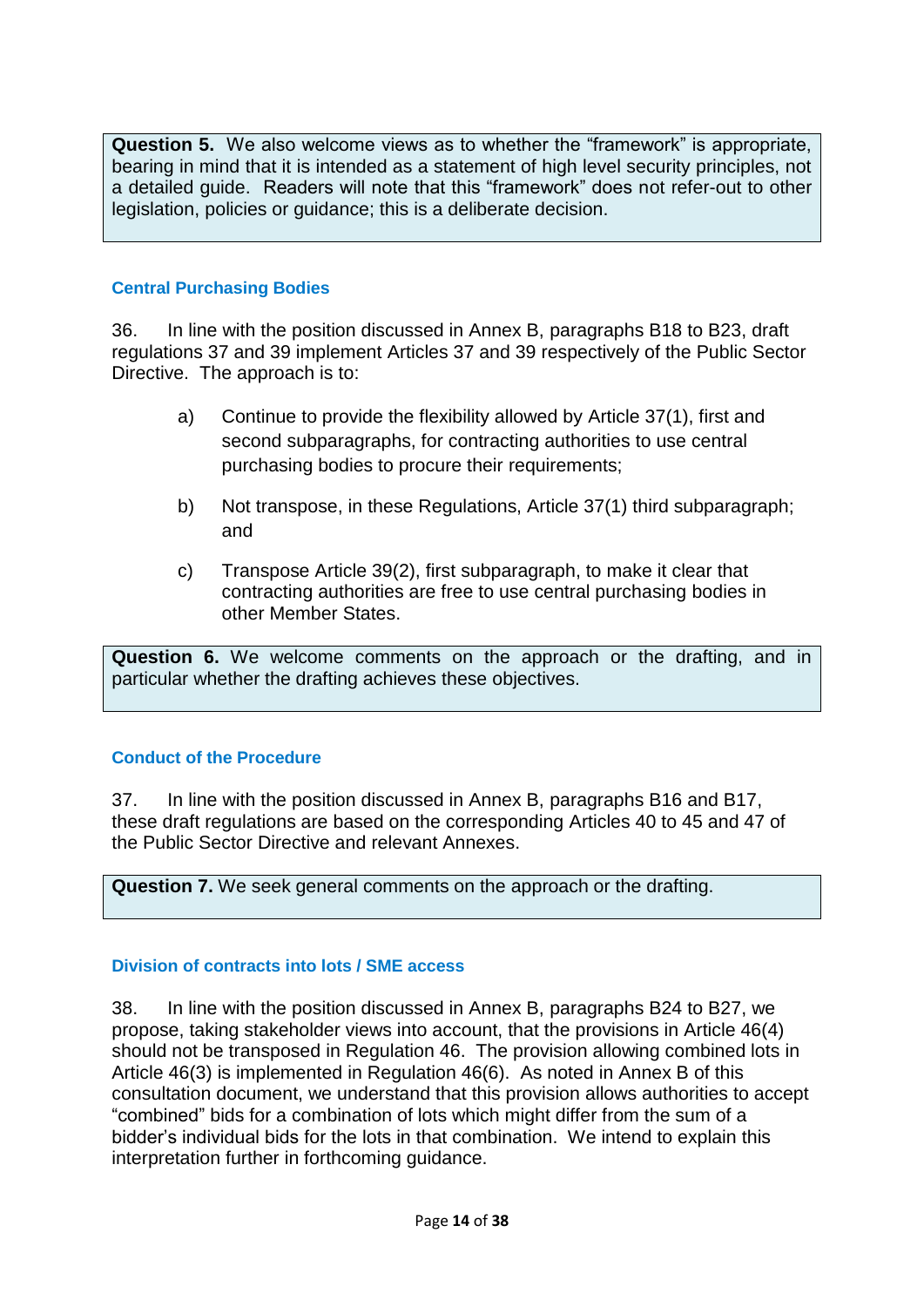**Question 8.** We invite comments as to whether the proposed approach to the two policy choices is appropriate bearing in mind policy goals and stakeholder views to date, or whether there are clear arguments to the contrary.

**Question 9.** We invite comments as to whether the intended approach to explaining the combined lots provisions, i.e. providing an explanation in supporting guidance, is appropriate.

#### <span id="page-14-0"></span>**Publication and Transparency**

39. Regulations 50 to 55 are based on the obligations laid down in the corresponding articles of the Public Sector Directive.

40. Regulations 48 to 51 require the use of official EU Notices and Forms. The detail of what is required in each Notice and Form will be copied out in separate Schedules.

**Question 10.** We seek general comments on the approach or the drafting.

#### <span id="page-14-1"></span>**Standard Forms and Notices**

41. In line with the position discussed in Annex B, paragraphs B28 to B33, the European Commission has noted the UK's early transposition plans and has signalled its intention to make the standard Forms and Notices ready for use by Autumn 2014 and consequently ready in good time for UK transposition. If however there should be any delay to the Commission's plans for making the forms, the main workaround plans are:

- a) To engage with the Commission to ensure they fully understand our plans; and
- b) Utilising the current Forms and Notices in the interim period until the new forms are available. The majority of additional information required on the Forms and Notices will be added to free text boxes. Where new Forms and Notices are required existing ones will have to be adapted to include the information. See Annex D for the current suggestions. Guidance will be drafted for each Form mentioned in the Regulations and a checklist provided for contracting authorities, utilities and contracting entities to ensure consistency of form filling across the sectors.

**Question 11.** We seek comments on the proposed use of current Forms and Notices provided in Annex D.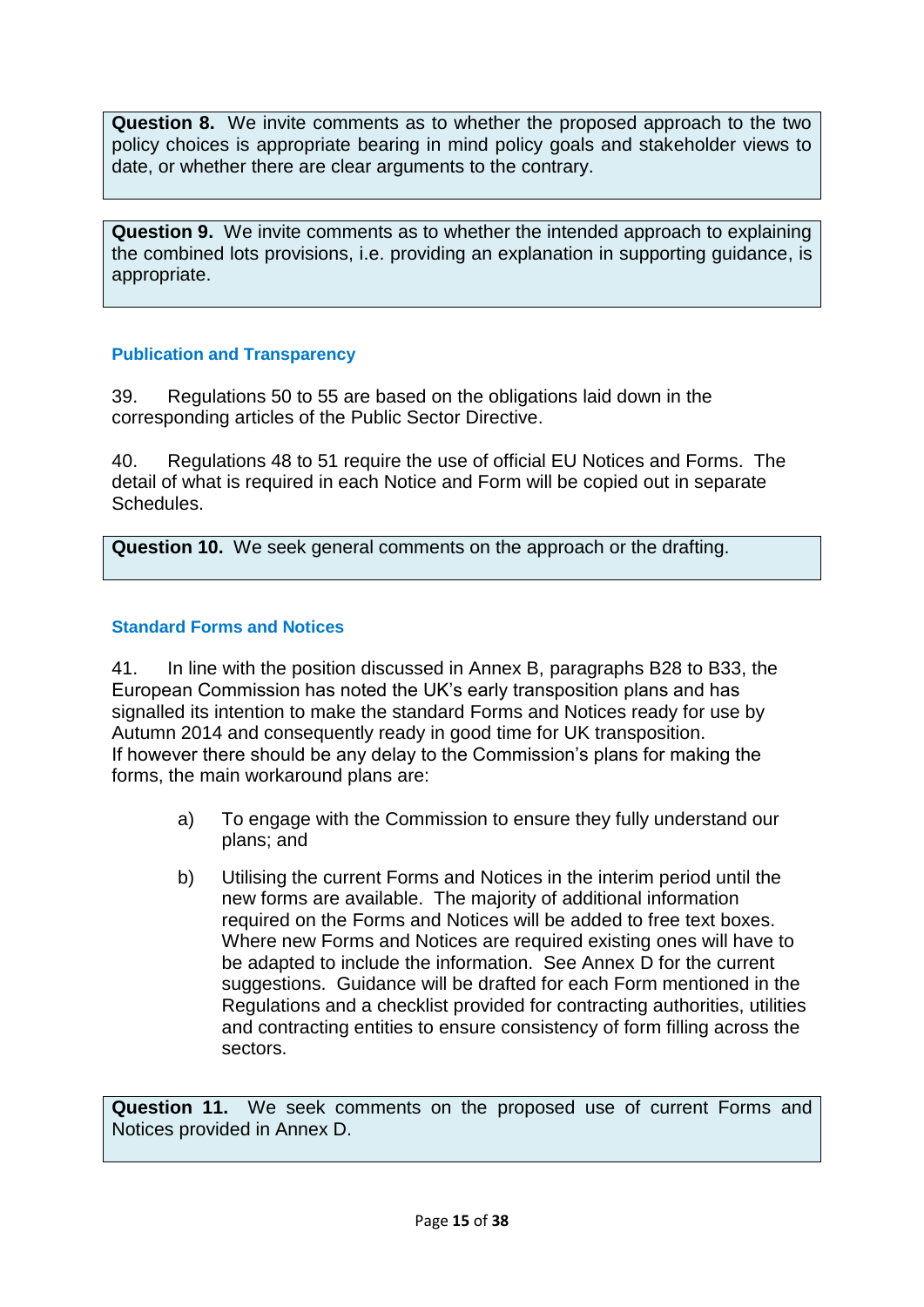### <span id="page-15-0"></span>**Conflicts of interests, exclusion and related matters**

42. In line with the position discussed in Annex B, paragraphs B34 to B39, Article 24, covering conflicts of interest, is transposed at Regulation 24. We have not elaborated the requirement on authorities to prevent, identify and remedy conflicts of interest. We intend to issue guidance on this matter in due course.

43. Regulation 57 covers exclusion, taking stakeholder views into account. The relevant mandatory exclusion offences in the laws of England and Wales and Northern Ireland are identified at Regulation 57(1)(a)-(k). As exclusion for specific relevant offences is obligatory for five years (in the absence of self-cleaning), it is seen as desirable for certainty to identify the specific relevant offences in the laws of England and Wales and Northern Ireland in the Regulations. Similar identification is less crucial for exclusion for non-payment of tax as the Directive does not set out specific European tax offences which have to be interpreted in UK law. And ending of exclusion for non-payment is achieved by paying, or a binding agreement to pay, outstanding obligations, which encourages certainty. Specific identification is also less relevant for discretionary exclusion criteria as these criteria do not identify specific EU laws, and there is no obligation to exclude. (We may offer additional guidance on these matters in due course).

44. Regulation 57(4) does not make exclusion mandatory for breach of tax obligations short of final judgement. Regulations 57(6) and (7) allow mandatory exclusion to be disregarded where disproportionate, or for overriding public-interest reasons; Regulation 57(8) allows authorities discretion over exclusion for the circumstances specified therein. Regulations 57 (11) and (12) specify duration of exclusion at five years and three years for "mandatory" and "discretionary" exclusion respectively.

**Question 12.** We invite comments as to whether the proposed approach set out above is appropriate bearing in mind policy goals and stakeholder views to date, or whether there are clear arguments to the contrary. We also invite comments on whether the mandatory exclusion offences in English law are correctly identified.

#### <span id="page-15-1"></span>**Sub-contracting**

45. In line with the position discussed in Annex B, paragraphs B42 to B51, draft regulation 71 implements Article 71 of the Public Sector Directive. The Regulations have been drafted to maintain the flexibility provided in the Directive and to reduce bureaucracy. The approach involves:

- a) Allowing contracting authorities the flexibility to choose the level of detail they require about subcontractors depending on whether or not the specific contract would benefit from it;
- b) Allowing a level of discretion for contracting authorities to examine the grounds for exclusion of the sub-contractors; and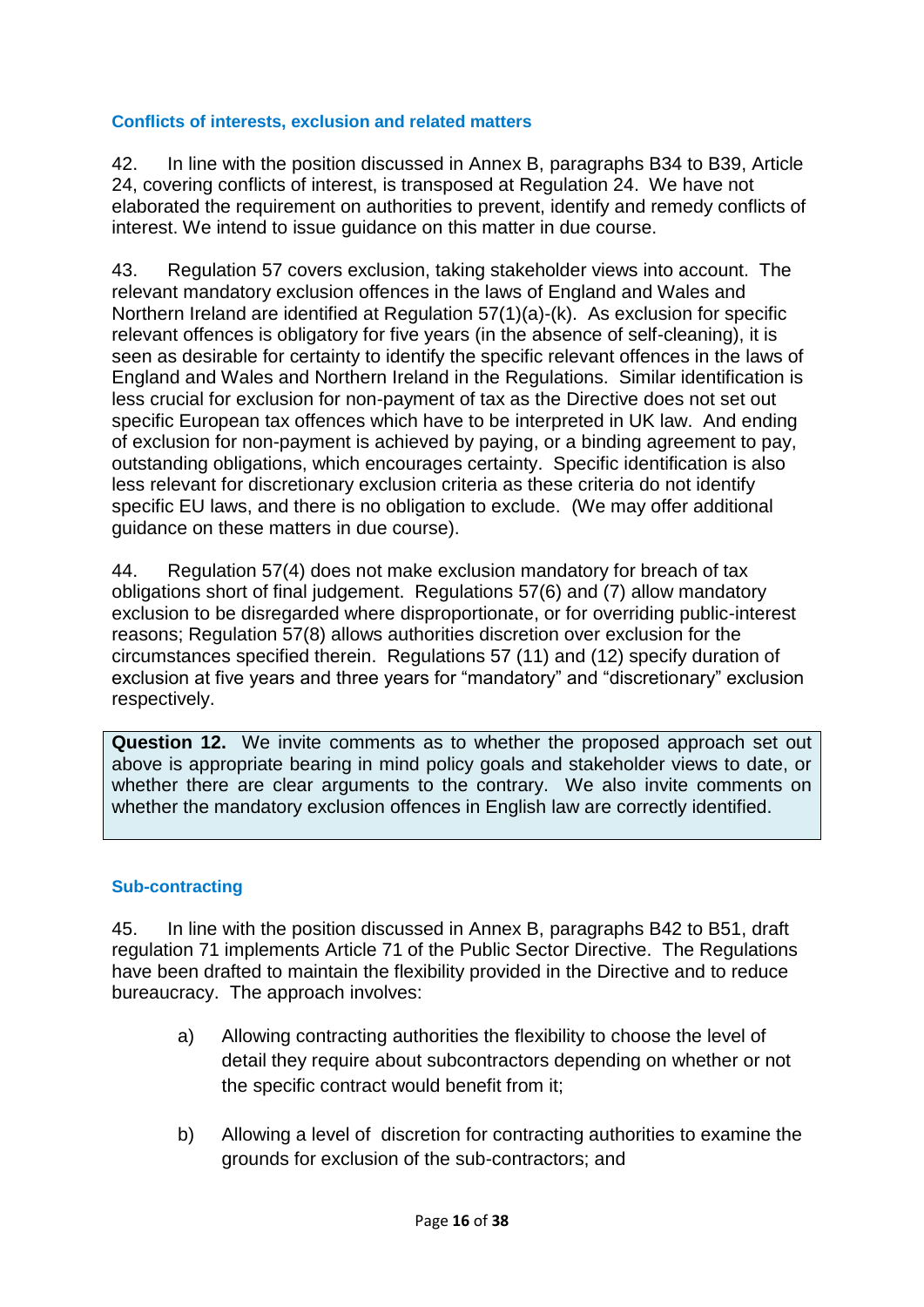c) Allowing contracting authorities the flexibility to include facilities for direct payment if the characteristics of the required solution would benefit from it and based on the individual circumstances of the subcontractors.

46. We will issue guidance to contracting authorities on the types of procurements where selecting these options would be considered beneficial.

**Question 13.** We welcome comments, particularly on whether these draft regulations achieve the objective of implementing the requirements of the Directive in a minimalistic fashion.

**Question 14.** We welcome comments on the type of supporting materials needed and key issues to be addressed.

# <span id="page-16-0"></span>**Termination of Contracts**

47. In line with the position discussed in Annex B, paragraphs B52 and B53, draft regulation 73 implements Article 73 of the Public Sector Directive in accordance with our proposed policy position. Regulation 73(1) requires contracting authorities to include a condition in contracts allowing, but not obliging, them to terminate if any of the three grounds for termination are found to apply. Regulation 73(3) includes a deeming provision for contracts that would only apply where an individual contract does not itself include termination provisions complying with regulation 73(1). This reduces the risk of legal challenge on the basis of either a failure by a contracting authority to insert a termination provision, or to any alleged failure by the UK to "ensure" as required by the Directive.

**Question 15.** We welcome comments on whether regulation 73(3) provides an effective deeming provision.

#### <span id="page-16-1"></span>**Light Touch Regime**

48. In line with the position discussed in Annex B, paragraphs B54 to B57, draft regulations 74-77 implement the corresponding Articles 74-77 of the Public Sector Directive. These take into account both the considerable flexibility offered by the Directive in terms of what "national rules" to put in place, and our proposed policy position to adopt a minimalistic approach. The approach involves:

- a) Making this UK-specific light touch rules regime to meet the obligation on Member States in Article 76(1) to "put national rules in place";
- b) Copying-out those aspects that are mandatory for transposition (ie the bulk of Articles 74 and 75);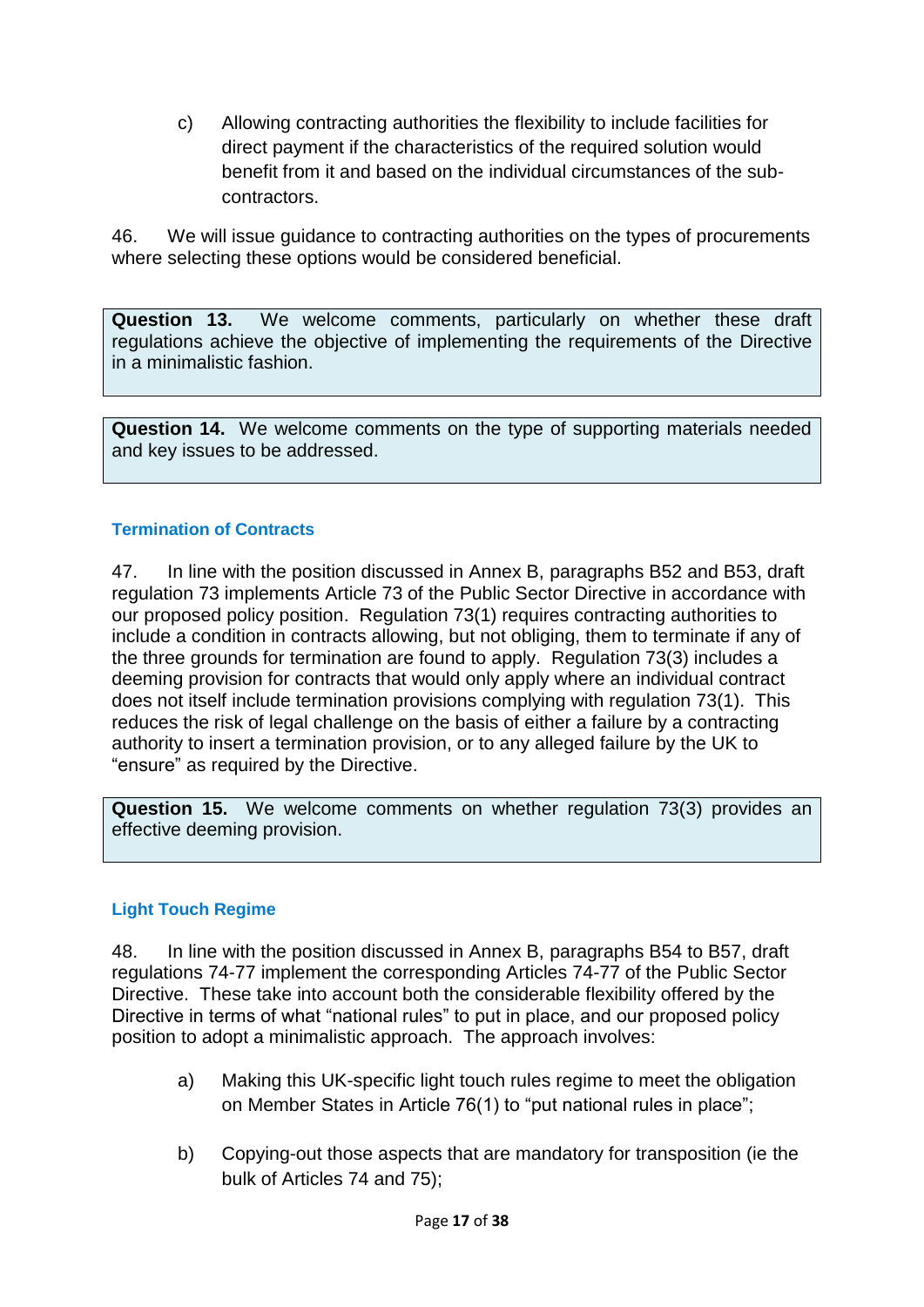- c) Broad UK-specific provisions to ensure that all permissions, flexibilities and exemptions in the main regimes (Public Sector and Utilities) are allowed under the Light-Touch Regime (see regulation 76(4));
- d) A provision to require that timescales for responding to adverts and tenders be "reasonable and proportionate", without imposing a statutory minimum time limit, thereby preserving the current flexibility on time limits in the Part B Services regime. See regulation 76(5); and
- e) Copying-out the flexibility to reserve contracts for certain services (Article 77).

49. From 18 April 2016 in England, the light-touch regime for health and social services will still sit alongside health sector specific requirements (currently contained in the NHS Procurement, Patient Choice and Competition Regulations (PCCR) 2013), in the same way that the Part B Services regime currently does. To ensure consistency with the general requirements in regulation 3 of the existing PCCR 2013 Regulations, namely the prohibition on favouring types of provider, the "mutual reservation" set out in Article 77 of the Directive will not apply to healthcare commissioning in England. Until 18 April 2016 in England, commissioners of clinical healthcare services must continue to follow the existing Part B service regime and the PCCR 2013. Implementation has been delayed to allow healthcare commissioners time to adapt to the new requirements of the light-touch regime. Practical guidance and support for commissioners will be published in due course.

**Question 16.** We welcome comments, particularly on whether these draft regulations achieve the objective of implementing the requirements of the Directive in a minimalistic fashion.

**Question 17.** We envisage that a minimalistic regulatory approach would need to be supported with relevant training aids, policy instructions or guidance, and welcome inputs on the type of supporting materials needed and key issues to be addressed.

#### <span id="page-17-0"></span>**Governance**

50. In the Public Sector Directive, Articles 83(1)-83(5), 85 and 86 cover various obligations on the Member State itself to provide certain functions and information. No corresponding regulations on contracting authorities are necessary, so none have been drafted.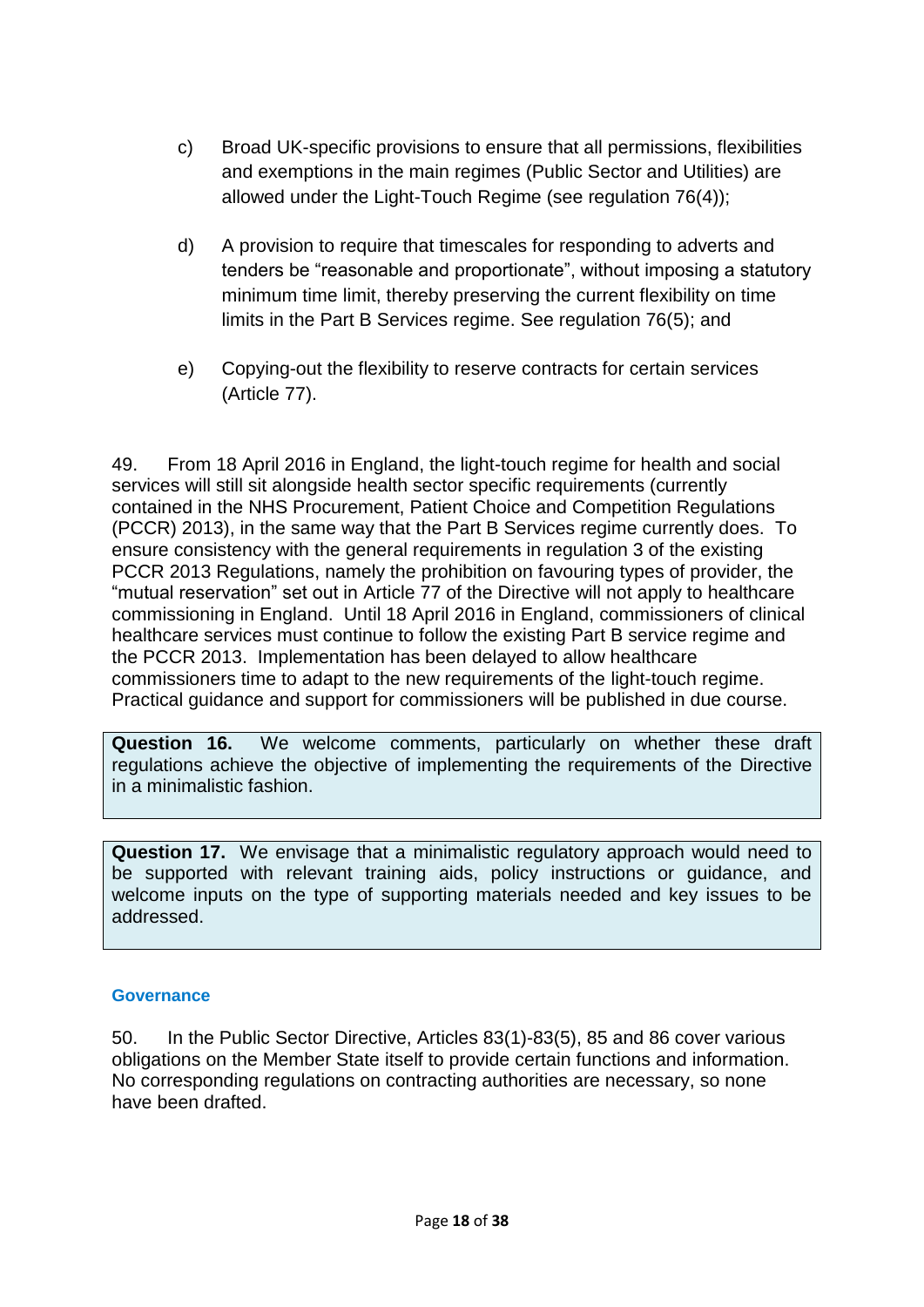51. Articles 83(6) and 84 cover obligations on contracting authorities for keeping records of completed procurements and these obligations are transposed by the draft regulations 83 and 84.

### <span id="page-18-0"></span>**Remedies and Standstill**

52. Part 3 of the Regulations derives from the Remedies Directive implemented by the UK in 2009. These Regulations are not part of the transposition of the new package of procurement Directives, and UK remedies policy is not being reopened during this consultation process. The standstill and remedies regulations have simply been moved from the existing UK procurement regulations into the proposed new regulations, with adjustments that are necessary or appropriate to mesh with the changed main regulations/Directive, together with some minor drafting or technical improvements. The format of the provisions about giving information has been particularly affected, as the general requirements derived from the new Public Sector Directive have been separated out (in regulation 55) from those derived from the Remedies Directive (regulation 86 about standstill notices), requiring us to take a view on which elements of detail to preserve. We also intend to make it clearer that remedies may be invoked, not just by suppliers from the EU, European Economic Area (EEA) and relevant World Trade Organisation Government Procurement Agreement (GPA) states, but also where covered by relevant bilateral treaties. The draft includes some text (which will need to be expanded) to address this.

**Question 18.** We seek stakeholders' comments on, but strictly limited to, whether the proposed drafting achieves our objective of sewing the existing remedies rules into the new procurement rules framework in a satisfactory way.

#### <span id="page-18-1"></span>**New measures to increase SME participation in public procurement**

53. Lord Young's report, 'Growing Your Business' (published May 2013) recommended a number of key reforms to open up all public sector procurement opportunities to streamline procurement for the whole public sector and remove barriers for SMEs. These reforms will be implemented in these Regulations. The reforms implemented in the Regulations are:

- a) Abolishing PQQs for contracts below the EU threshold, and a standardised PQQ to be used for contracts above the EU threshold (where a PQQ is needed) (see regulations 107 and 110);
- b) A requirement that 30 day payment terms are passed down the supply chain through a standard clause, and a requirement to report on late payment of invoices (see regulation 112); and
- c) Mandating that all public sector contract opportunities are accessible on Contracts Finder and publishing a contract award notice on Contracts Finder, which will indicate if spend is with a small business or Voluntary Community and Social Enterprise (VCSE) (see regulations 105,106, and 108).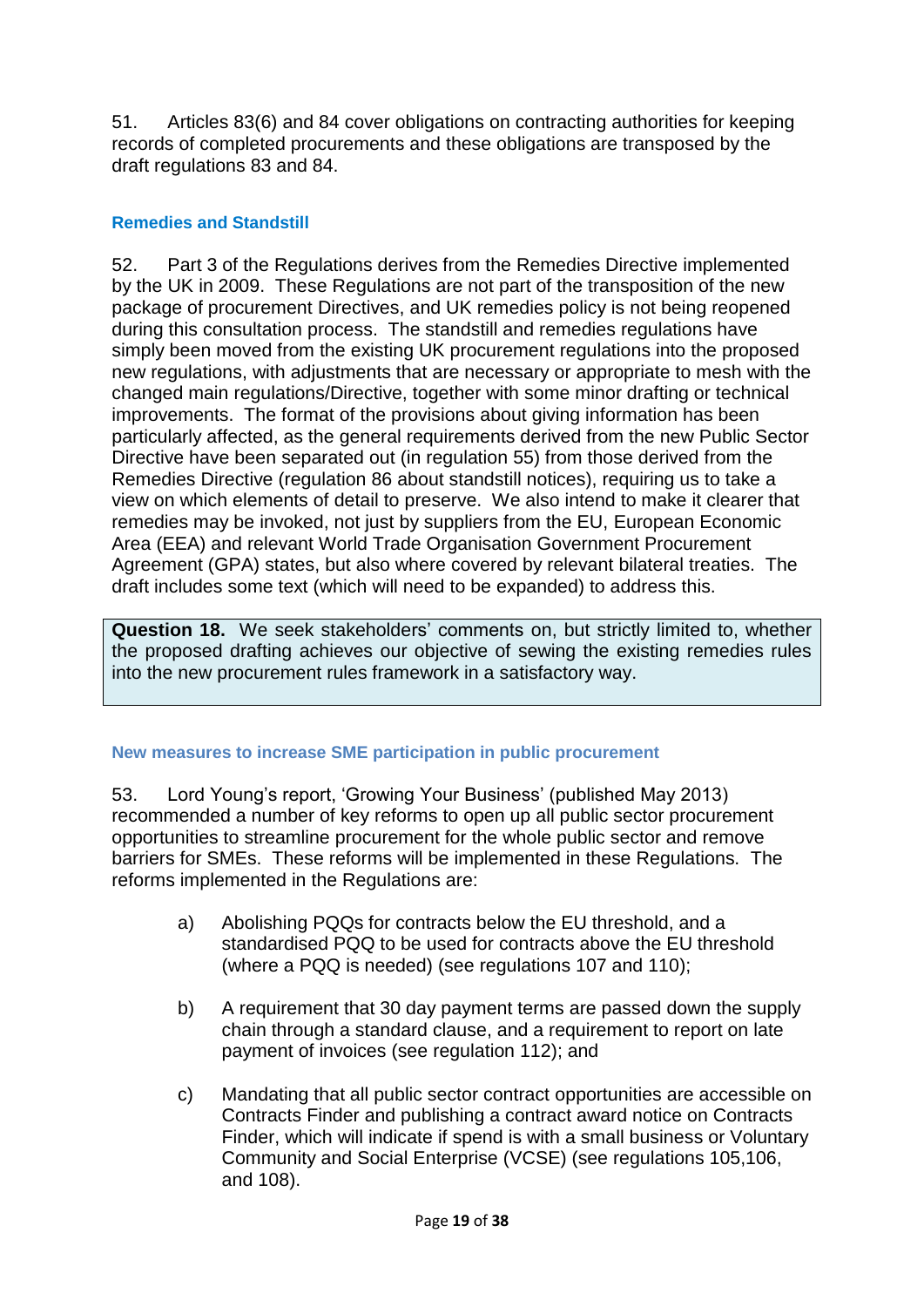54. Government accepted these recommendations and carried out a public consultation on the principles of these reforms in September  $2013<sup>11</sup>$ . The responses confirmed support and Government announced its intention to legislate on the measures in the "Small Business: Great Ambition" publication<sup>12</sup> on  $6<sup>th</sup>$  December 2013.

**Question 19.** Given we have already consulted on the principles of the Lord Young measures, we are only seeking comments specifically on technical points related to the implementation of the measures.

#### <span id="page-19-0"></span>**Schedule 1**

1

55. The purpose of Schedule 1 is to identify those Central Government authorities whose procurements will be governed by the regulations where their value is equal to or greater than the threshold in Article  $4(b)$  and, where relevant, Article  $4(c)^{13}$  of the Public Sector Directive.

56. Annex 1 to the Public Sector Directive lists the contracting authorities in the United Kingdom that are considered to be Central Government authorities and it is proposed to reproduce that list in Schedule 1. However, in some respects the United Kingdom list at Annex 1 has not been updated to reflect the creation of successor entities, which are included within the definition of "central government authorities" in Article 2(1)(2) of the Public Sector Directive.

57. We are consulting to obtain confirmation of any successor entities that should be listed in Schedule 1 to the regulations in accordance with Article 2(1)(2) of and Annex 1 to the Public Sector Directive.

58. We have reproduced the United Kingdom list at Annex C to this consultation document.

**Question 20.** Departments are requested to check and confirm that the list is correct or whether it should be amended to take account of successor entities.

<sup>11</sup> [https://www.gov.uk/government/consultations/making-public-sector-procurement-more-accessible-to](https://www.gov.uk/government/consultations/making-public-sector-procurement-more-accessible-to-smes)[smes](https://www.gov.uk/government/consultations/making-public-sector-procurement-more-accessible-to-smes)

 $\frac{12}{12}$  <https://www.gov.uk/government/publications/small-business-commitment/small-business-great-ambition>

<sup>&</sup>lt;sup>13</sup> Article 4(c) also applies to Central Government defence authorities whose procurements involve contracts not covered by Annex III to the Directive.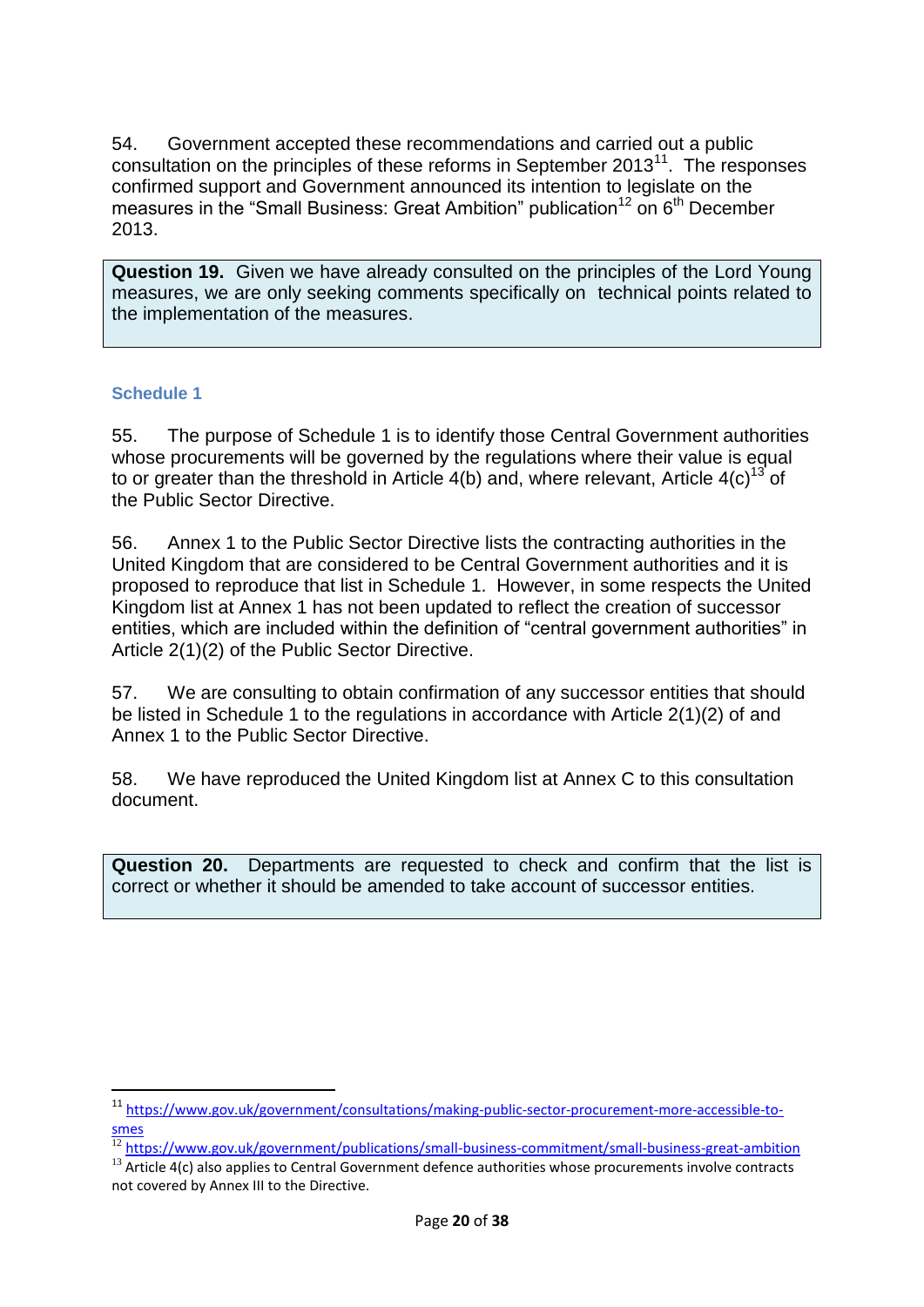# <span id="page-20-0"></span>**Annex A Public Contracts Regulations**

A1. Please follow the link below to the Cabinet Office Consultations page to access the Draft Public Contracts Regulations 2015 and the supporting document Technical Note to the Draft Public Contracts Regulations 2015.

A2. [Transposing the 2014 EU Procurement Directives](https://www.gov.uk/government/consultations/transposing-the-2014-eu-procurement-directives)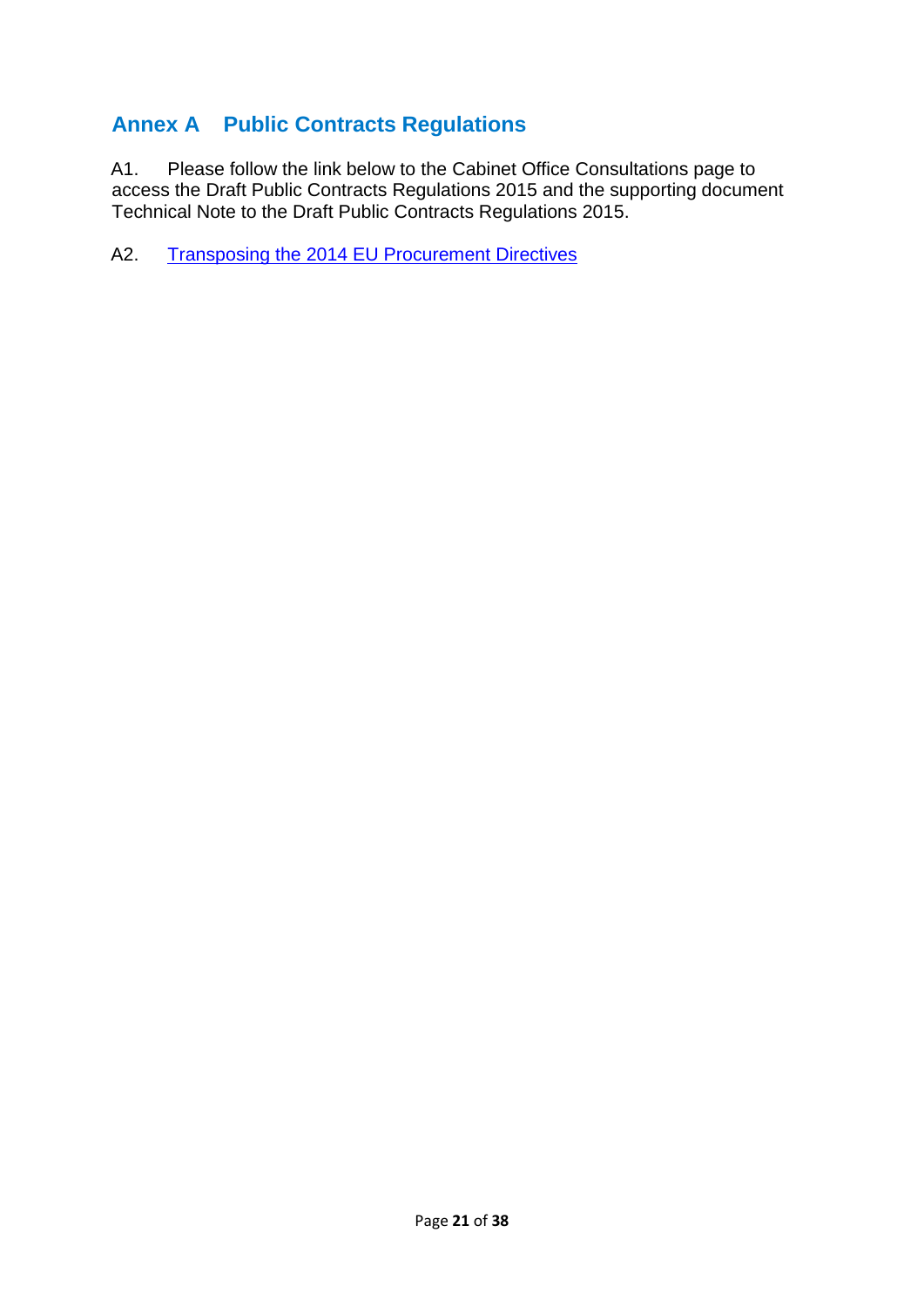# <span id="page-21-0"></span>**Annex B Policy Choices**

#### <span id="page-21-1"></span>**Introduction**

B1. The Directives permit a limited number of choices to be made on whether or how to transpose particular provisions. The purpose of this section of the consultation is to explain those choices and the decisions we propose to take on them.

B2. The policy proposals covered below have been informed by feedback provided during a period of informal, targeted engagement with stakeholders actively interested in these issues (as described in the background section in Part 1 of the consultation document) . Where we propose to implement, we seek views on whether the corresponding draft regulations implement the proposed decision effectively and do so in the best way.

B3. Unless indicated otherwise, where a choice covers the Utilities and /or Concessions Directives as well as the Public Sector Directive, references to contracting authorities should be understood to also cover contracting entities.

#### <span id="page-21-2"></span>**Social, Environmental and Labour Law**

B4. **Policy choice. What "appropriate measures" should the UK take to ensure suppliers comply with social/environmental/labour laws (Article 18(2) of the Public Sector Directive, Article 36(2) of the Utilities Directive, and Article 30(3) of the Concessions Directive).**

B5. The choice is between regulatory measures, administrative measures, or a combination of the two. A compelling case for regulation has not emerged from stakeholder views received to date. **Instead, compelling arguments against regulation have been made by a significant number of stakeholders. Our proposed policy position, informed by these views, is that administrative measures are appropriate and are consistent with the Government's policy on avoidance of gold-plating.** These could take the form of guidance making it policy to mirror these obligations in contract clauses, backed up by a standard contract condition.

#### <span id="page-21-3"></span>**Group participation of economic operators**

B6. **Policy choice. Whether, and if so how, the UK should establish standard terms for how groups of economic operators meet requirements for financial standing and technical capacity (Article 19(2) of the Public Sector Directive, Article 37(2) of the Utilities Directive, and Article 26(2) of the Concessions Directive).**

B7. Stakeholder feedback is that there is no compelling case for implementing this policy choice, and no evidence of a problem that needs solving. Stakeholder feedback also revealed there is not a need at this time for administrative measures,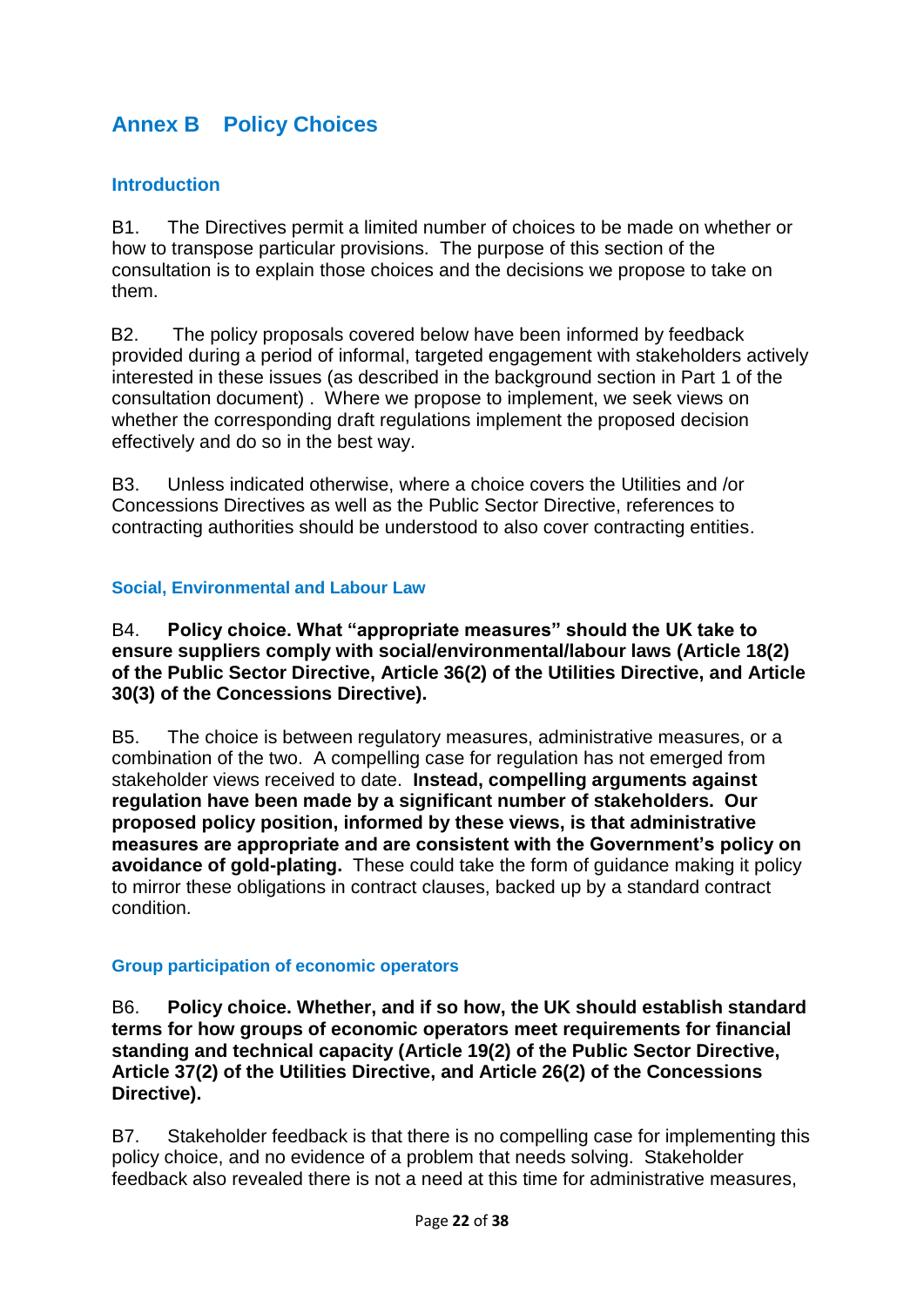but we will keep this under review. **Taking these views into account, our proposed policy position is that this choice should not be implemented.** This is consistent with the Government's policy on avoidance of gold-plating.

#### <span id="page-22-0"></span>**Reserved Contracts for Sheltered Workshops**

#### B8. **Policy choice. Whether to allow contracts to be reserved for sheltered workshops (Article 20 of the Public Sector Directive, Article 38 of the Utilities Directive, and Article 24 of the Concessions Directive).**

B9. Taking into account stakeholder feedback to date, our proposed policy position is that there continues to be a need for this flexibility, allowing contracts to be reserved for sheltered workshops that meet the disabled or disadvantaged persons threshold. The draft UK regulations provide this flexibility.

#### <span id="page-22-1"></span>**Electronic ("e") communication and e-procurement choices**

B10. **Policy choices related to e-procurement and e-communications were whether the Regulations should:** 

- **a) Centrally set the level of security in e-communications, or leave this to each contracting authority within a centrally-set "framework"(in Article 22(6)(b) of the Public Sector Directive, Article 40(6)(b) of the Utilities Directive);**
- **b) Centrally specify the level of risk requiring the use of advanced electronic signatures (Article 22(6)(c) of the Public Sector Directive, Article 40(6)(c) of the Utilities Directive);**
- **c) Postpone requirements for electronic communication to the extent permissible (Article 90(2) of the Public Sector Directive, Article 106(2() of the Utilities Directive);**
- **d) Postpone the requirement on contracting authorities to have recourse to "e-certis" to the extent permissible (Article 90.5, of the Public Sector Directive, not applicable to the Utilities Directive);**
- **e) Mandate the use of electronic catalogues in some procurements (Article 36(1) of the Public Sector Directive, Article 54(1) of the Utilities Directive); and**
- **f) Mandate the use of "building information electronic modelling" (BIM) for works contracts (Article 22(4) of the Public Sector Directive, Article 40(4) of the Utilities Directive).**

**B11. The choices above do not apply to the Concessions Directive. The policy choices related to concessions were whether the Regulations should:**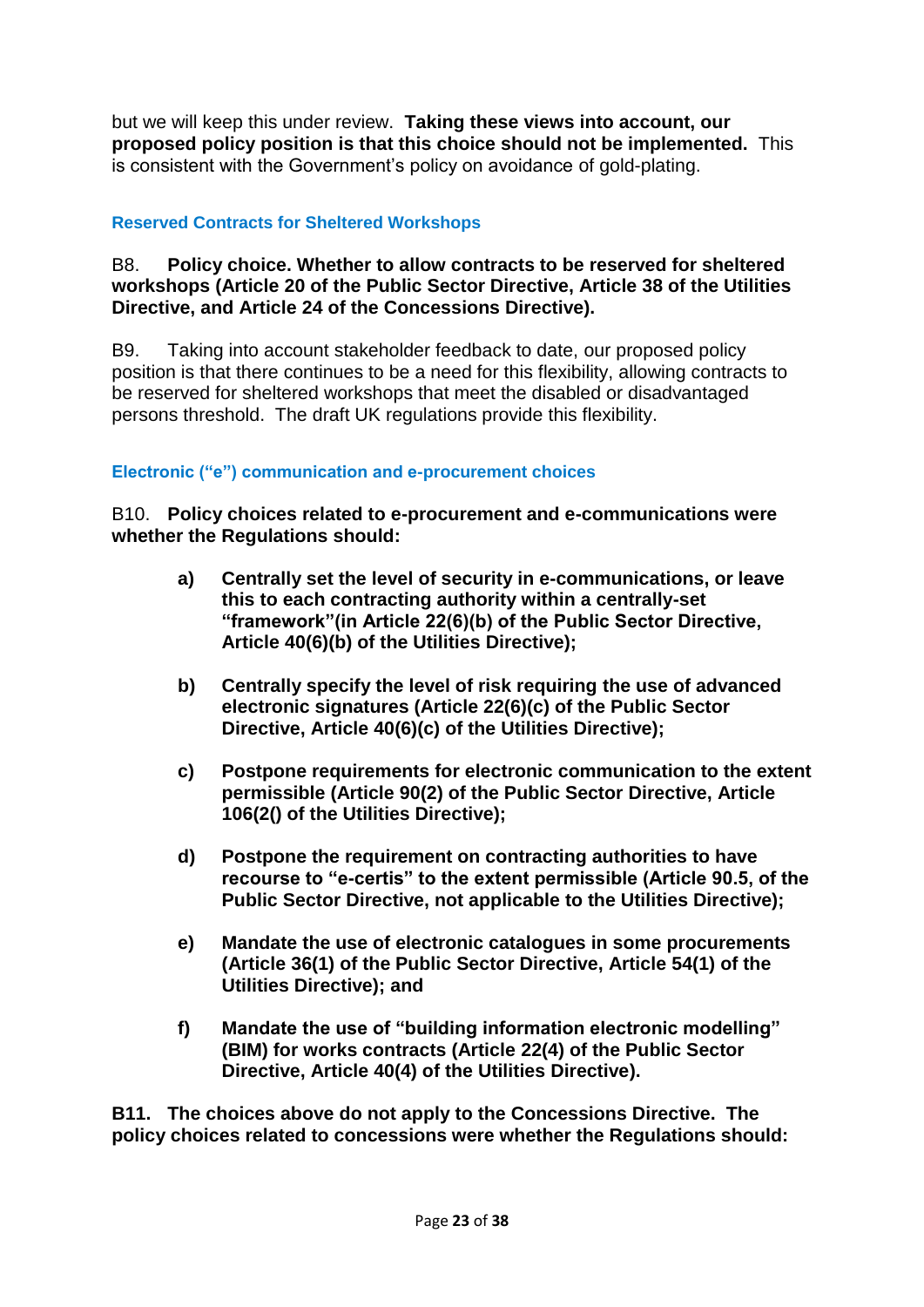**a) Mandate the means of communication and information exchange in concession award procedures, or leave the choice to individual concession-awarding authorities and utilities (Article 29(1)); and**

### **b) Mandate the use of electronic means of communications (beyond those made obligatory in Articles 33(2) and 34)(Article 29(1)).**

B12. After taking into consideration various stakeholder views, the proposed policy positions are in Regulations 22, 36, and 114 of the draft Public Contract Regulations (discussed further in Part 2 of this consultation document).

B13. In line with overall transposition policy, we prefer the more flexible option and least onerous obligation in each case. A majority of stakeholders to date share this view. We should not centrally set the levels of security, or the circumstances in which electronic signatures should be used, but leave this to each authority or entity, under a succinct high-level framework provided by the Crown Commercial Service.

B14. Use of electronic catalogues should not be centrally-mandated. We should postpone mandatory full e-communications, mandatory use of "e-certis," and mandatory electronic format for the European Single Procurement Document to the maximum permissible under the Directive. Informed by views of stakeholders, we consider that BIM should not be made a legal requirement.

B15. With respect to the two choices in the Concessions Directive, our proposed policy position is that the choice of communication should be left to individual concession-awarding bodies, and we should not make mandatory the use of electronic communications. This is consistent with the views of stakeholders.

# <span id="page-23-0"></span>**Procedures**

- B16. **The policy choices covered were whether the Regulations should:**
	- **a) Implement the option to allow contracting authorities to award public contracts by negotiated procedure without a call for competition (Article 32 of the Public Sector Directive);**
	- **b) Allow sub-central contracting authorities to use a PIN as a call for competition, where the contract is awarded by restricted procedure or competitive procedure with negotiation (Article 48(2));**
	- **c) Allow sub-central authorities to set the timescales for the receipt of tenders (Article 28(4)); and**
	- **d) Require contract award notices for call-offs to be sent on a quarterly basis to OJEU (Article 50(2) of the Public Sector Directive, Article 70 of the Utilities Directive).**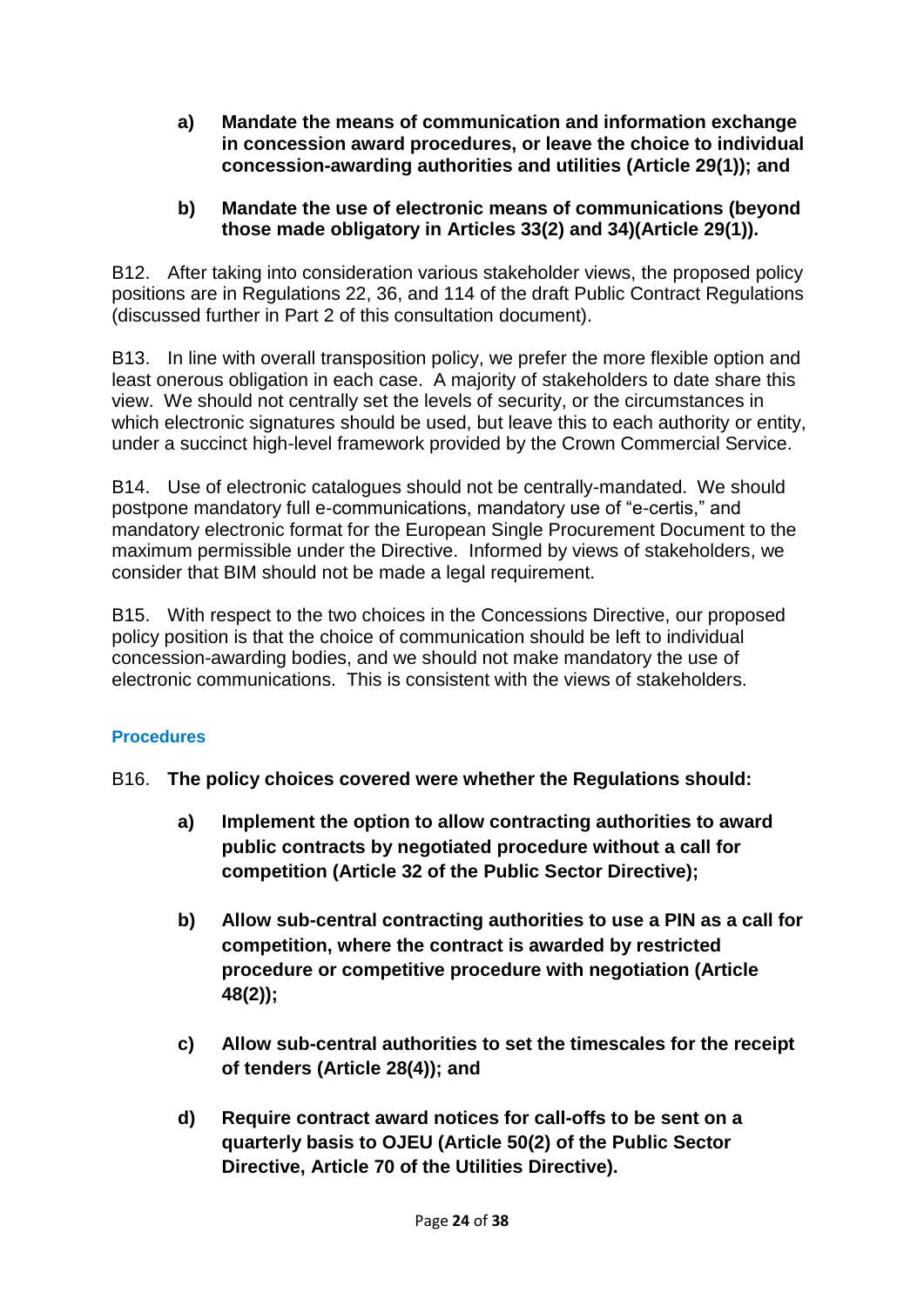B17. Stakeholder feedback confirmed unanimously that the first option should be transposed as this was a practical necessity. Transposing this option would also reflect the position in the current Regulations. The majority of responses were also in favour of providing for the flexibilities for sub-central authorities in the second and third choices and these have been transposed in the draft Regulations. To implement the fourth choice would have required a further change to provide that contract notices for call-offs should be sent to OJEU in the first place. **A clear majority of responses were opposed to this because of the additional administrative burden involved and so our proposed policy position is that this should not be transposed.**

#### <span id="page-24-0"></span>**Central purchasing bodies**

B18. **Policy choice. Whether to provide that contracting authorities may use central purchasing bodies to procure their requirements (Article 37(1) of the Public Sector Directive and Article 55(1) of the Utilities Directive).**

B19. Taking into account stakeholder feedback to date, our proposed policy position is that there continues to be a need for this flexibility that enables use of central purchasing bodies for particular procurements. The draft UK regulations provide this flexibility.

#### B20. **Policy choice. Whether to mandate that certain procurements must be made by using specific central purchasing bodies (Article 37(1) of the Public Sector Directive and Article 55(1) of the Utilities Directive).**

B21. Any such mandate will be done through separate mandating regulations made under section 2(2) of the European Communities Act 1972.

#### B22. **Policy choice. Whether to limit contracting authorities when using central purchasing bodies in other Member States for centralised purchasing activities (Article 39(2) of the Public Sector Directive and Article 57(2) of the Utilities Directive).**

B23. Our proposed policy position, informed by stakeholder feedback to date, is that contracting authorities should not be limited in this way. It has the potential to harm value for money. The draft UK regulations do not transpose this provision.

#### <span id="page-24-1"></span>**Division of contracts into lots / SME access**

B24. **The main policy choices are how the UK should implement the provisions concerning the division of contracts into "lots". The choices are whether:**

**a) Authorities and entities (Utilities) should be obliged to divide contracts into lots, or should this decision be left to each authority per procurement (Article 46(4) of the Public Sector**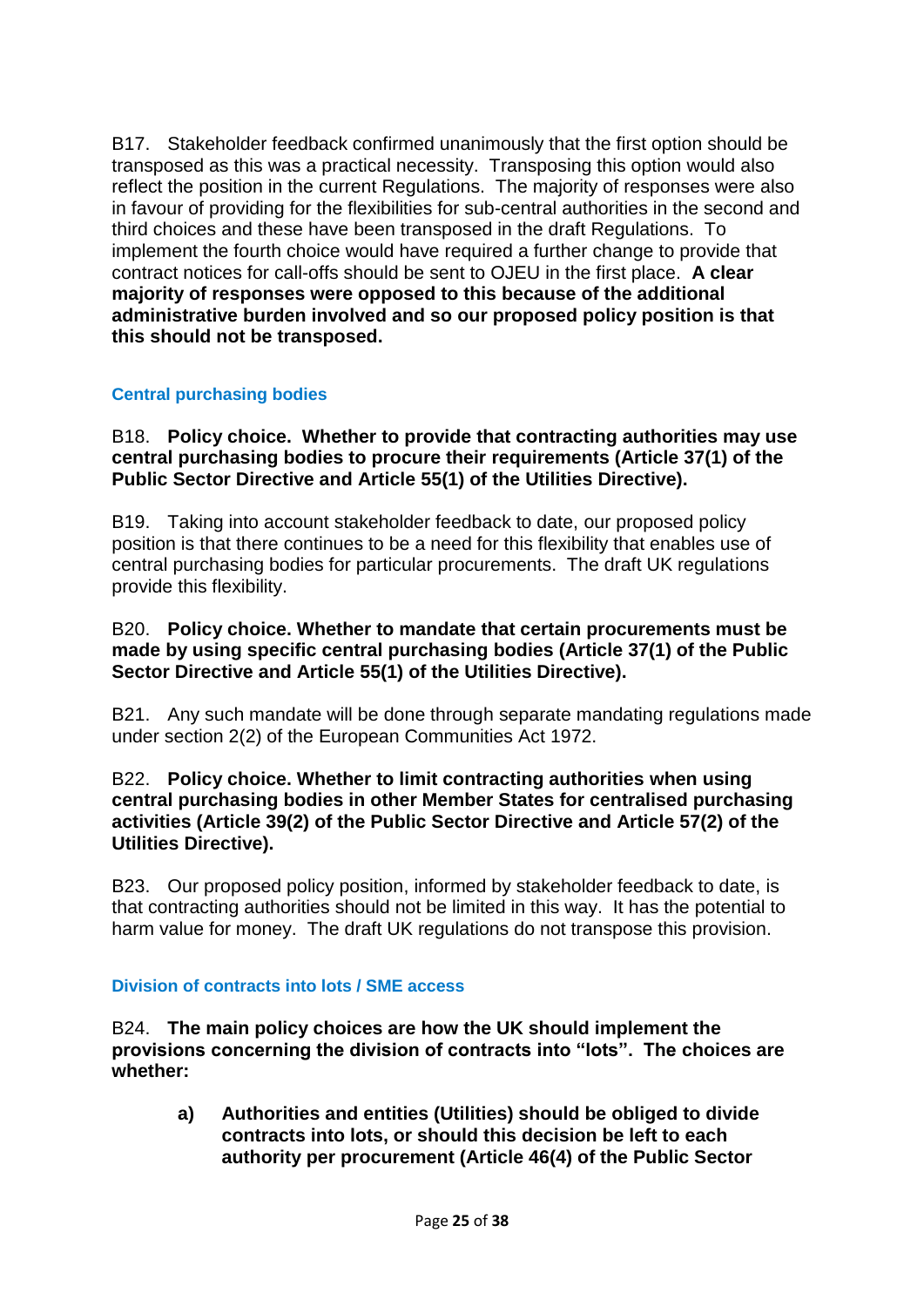**Directive, Article 65(4) of the Utilities Directive, not applicable to the Concessions Directive); and**

**b) Authorities and entities should be allowed to accept bids for combined lots (provided that the permissible combinations are advised to bidders in the procurement documents) (Article 46(3) of the Public Sector Directive, Article 65(3) of the Utilities Directive).** 

#### B25. **After taking into consideration stakeholders' views, our proposed policy positions are in Regulation 46.**

B26. Whilst division of contracts can encourage SME access, we consider that the decision on whether or not to divide into lots, and if so the number and types of lots, should be left to the discretion of each contracting authority or entity case-by-case. This better allows contracting authorities and entities to ensure their procurement reflects the specific circumstances of each requirement. If and where authorities / entities decide not to divide into lots they will be required to explain their decision in the procurement documents or report. This should encourage authorities and entities to actively consider the possibility of lotting.

B27. We have also taken the view that bids for combined lots should be allowed. This will help to achieve the best value for money. Read in conjunction with the relevant recital 79 in the Directive we understand that this provision allows contracting authorities or entities to award a single contract to cover several lots instead of awarding a contract lot-by-lot if the tender put forward for a combination of lots, taken as a whole, would fulfil the award criteria better than the tenders if evaluated on a lot by lot basis. In order to exercise this freedom the contracting authority or entity will need to make it clear in the procurement documents that it reserves the possibility of awarding on this basis and indicates the lots that may be combined.

# <span id="page-25-0"></span>**Standard Forms and Notices**

B28. The 2004 Directive requires procurers to submit certain basic pieces of information about contract opportunities and awards, for publishing at EU level, for transparency, statistical and monitoring reasons. The Directive specifies the information obligations in some detail, but does not contain the actual forms: standard forms are made by the Commission via a separate regulation, which are then published on the SIMAP website. There are currently 19 standard forms on SIMAP.

B29. Annex V of the Public Sector Directive lists specific information required, in a similar way to the 2004 Directive, but there are some new features that are not covered by the existing forms, so a revised set of forms will need to be produced in due course. The European Commission has responsibility for creating these standard forms for all EU languages. Normally the Commission makes the new forms available shortly before the expiry of the transposition deadline (2 years) – as the UK is preparing to implement the Directive early this presents certain challenges in how the UK can meet the new information requirements during the period when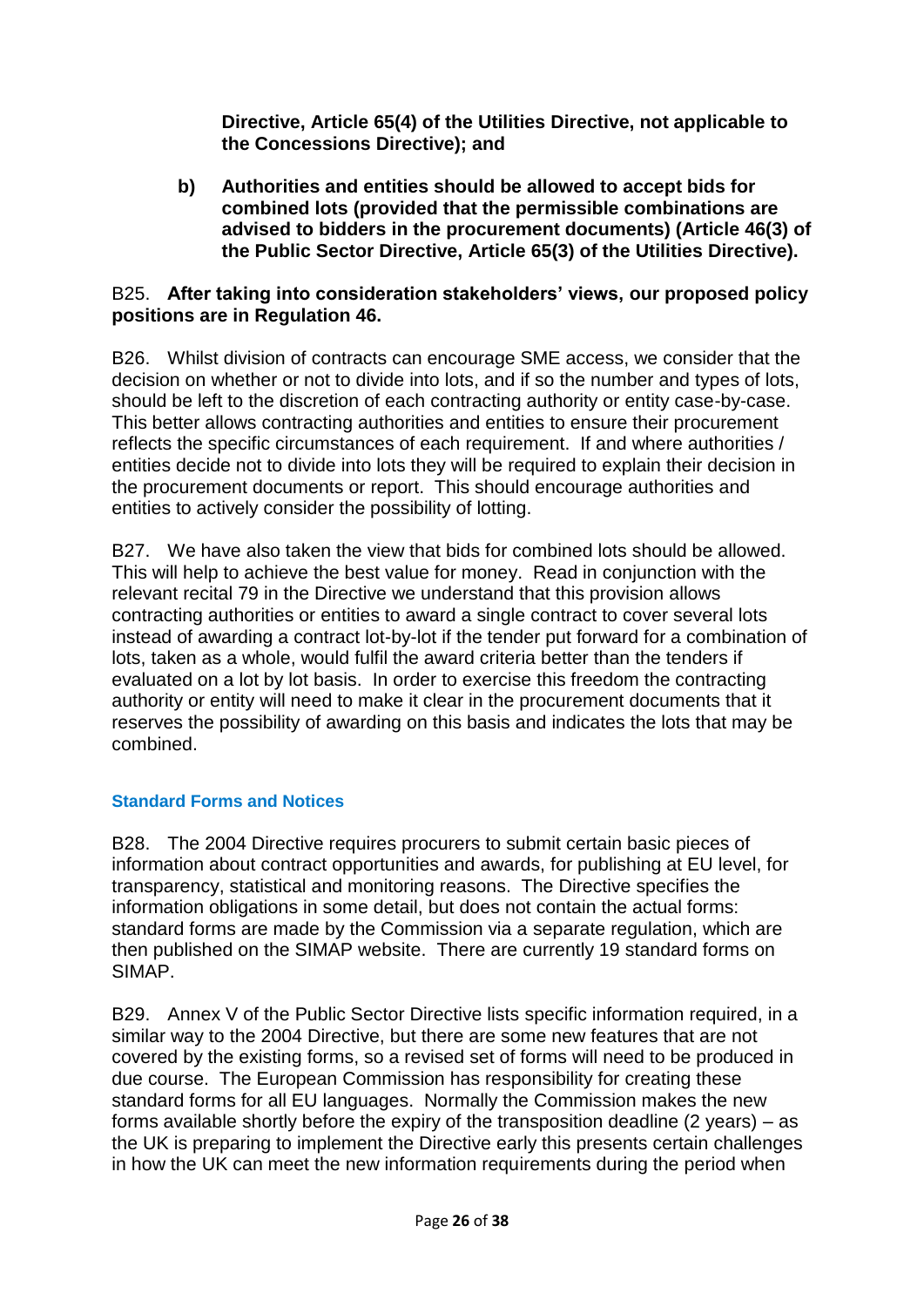the new UK Regulations are in force, but the new forms have not yet become available.

B30. For some of the standard forms the information required by the new Directive is almost the same as current Directive. However there are a number of forms where significant additional information is needed and others where there are no current equivalents. The UK will be pressing in Brussels for the new forms to be made available at the earliest opportunity, but workarounds will be necessary if this does not happen in time. E-Senders play a large role in the completion of online templates and discussions will take place with them with the objective of the e-Senders:

- a) Amending their templates to request the information in a format the OJEU will publish whilst making completion of the templates user friendly; and
- b) Publicising and disseminating the central guidance.

B31. The Cabinet Office considered stakeholders' views on the potential options for providing the new information required by the new Directive during the (possible) interim period until the new forms are drafted. The key issues/options were:

- a) How to handle new information requirements for notices where there **is an existing form that can be adapted;**
- b) How to handle new information requirements where there **is no existing form; and**
- c) What type of guidance would be required to encourage consistent practice, to aid bidders and gain maximum benefit from the new flexibility.

B32. All stakeholders accepted the use of the free format text on existing Forms to provide the new information required. Alternative existing Forms were suggested by some stakeholders to handle new information requirements. Stakeholders also highlighted the need to liaise with the EU and e-Senders. These suggestions (Annex D) will be considered in the final plans, alongside responses to this consultation.

B33. Commentators confirmed the need for central guidance to ensure consistency across the public sector and utilities, and suggested formats for the guidance.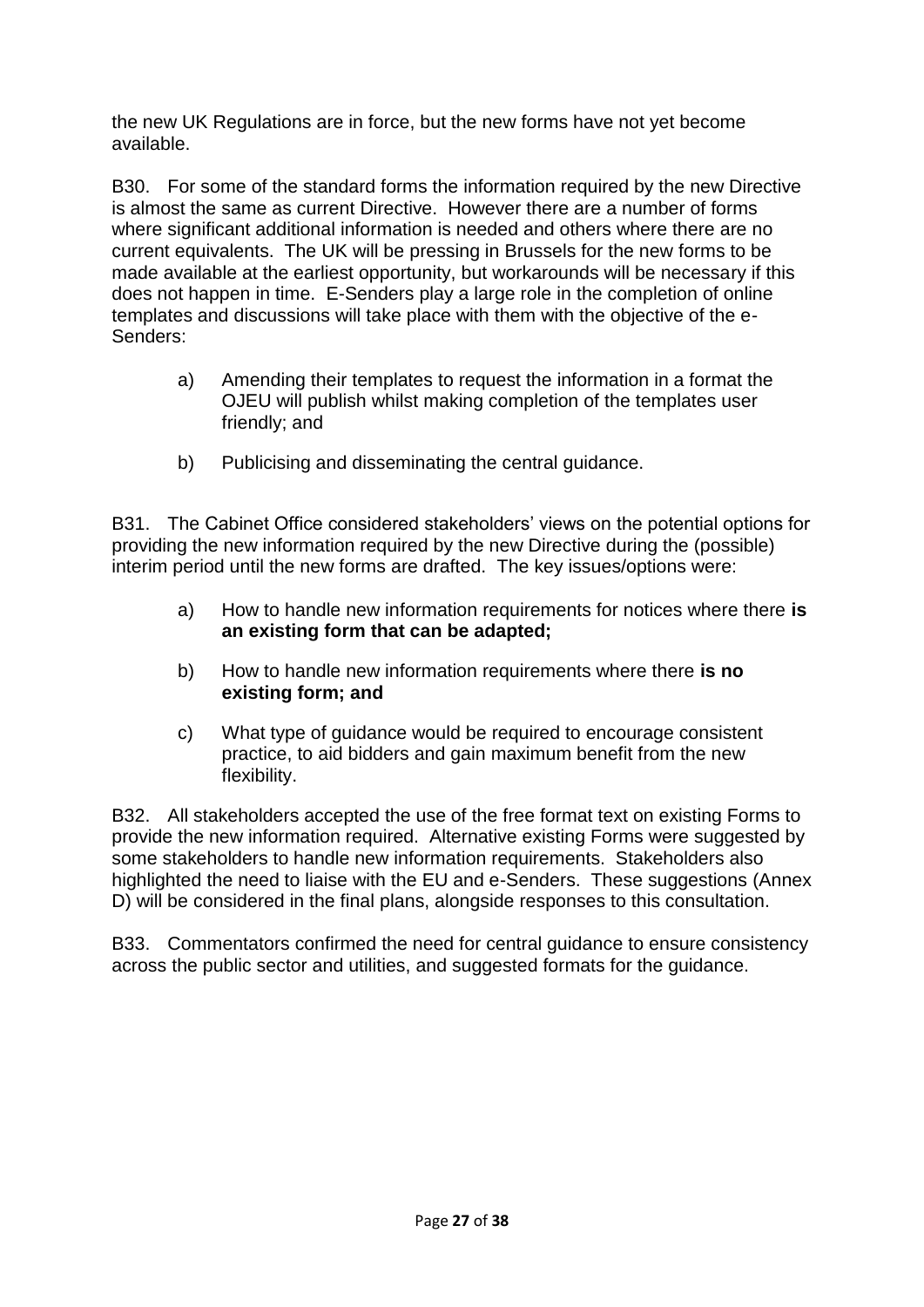#### <span id="page-27-0"></span>**Conflicts of interests, exclusion and related matters**

B34. **The choices are how the UK should implement the options on exclusion of economic operators from public procurement for various offences, failures and misdeeds, including whether to:**

- **a) Mandate exclusion for certain offences failure or misdeeds, or leave to the discretion of authorities (Article 57(2), 57(4) and 57(5) of the Public Sector Directive, Article 80(1) <sup>14</sup> of the Utilities Directive, Article 38(5), 38(7) and 38(8) of Concessions Directive);**
- **b) Allow possible derogation from mandatory exclusion for overriding reasons or where exclusion would be disproportionate (Article 57(3) of the Public Sector Directive, Article 80(1) of the Utilities Directive, Article 38(6) of the Concessions Directive);**
- **c) Prohibit exclusion of economic operators in certain cases, or leave to discretion of authorities (Article 57(4) of the Public Sector Directive, Article 80(1) of the Utilities Directive, Article 38(7)(b) of the Concessions Directive);**
- **d) Elaborate the grounds for (mandatory) exclusion (Article 57(1) of the Public Sector Directive, Article 80(1) of the Utilities Directive, Article 38(4) of the Concessions Directive);**
- **e) Elaborate the requirement to avoid conflict of interest (Article 24 of the Public Sector Directive, Article 42 of the Utilities Directive, Article 35 of the Concessions Directive); and**
- **f) To decide the duration of both mandatory and discretionary exclusion (Article 57(7) of the Public Sector Directive, Article 80(1) of the Utilities Directive, Article 39(10) of the Concessions Directive).**

#### B35. **After taking into consideration various stakeholder views, our proposed policy positions are in draft Regulation 24 and Regulation 57 (discussed further in Part 2 of this consultation document).**

B36. The rules require the exclusion of economic operators for certain specified offences, and allow exclusion of economic operators for other misdeeds or causes; however, Member States have the option to mandate some otherwise-discretionary exclusions. We consider that a flexible implementation is desirable, maintaining maximum permissible discretion for contracting authorities in deciding whether to exclude, or whether to exercise any options not to exclude. As in the current rules, we intend to allow mandatory exclusion to be disregarded where necessary for overriding public interest reasons.

 $\overline{a}$ 

 $14$  Article 80 (1) of Utilities Directive refers to the relevant Part of Article 57 in the Public Sector Directive).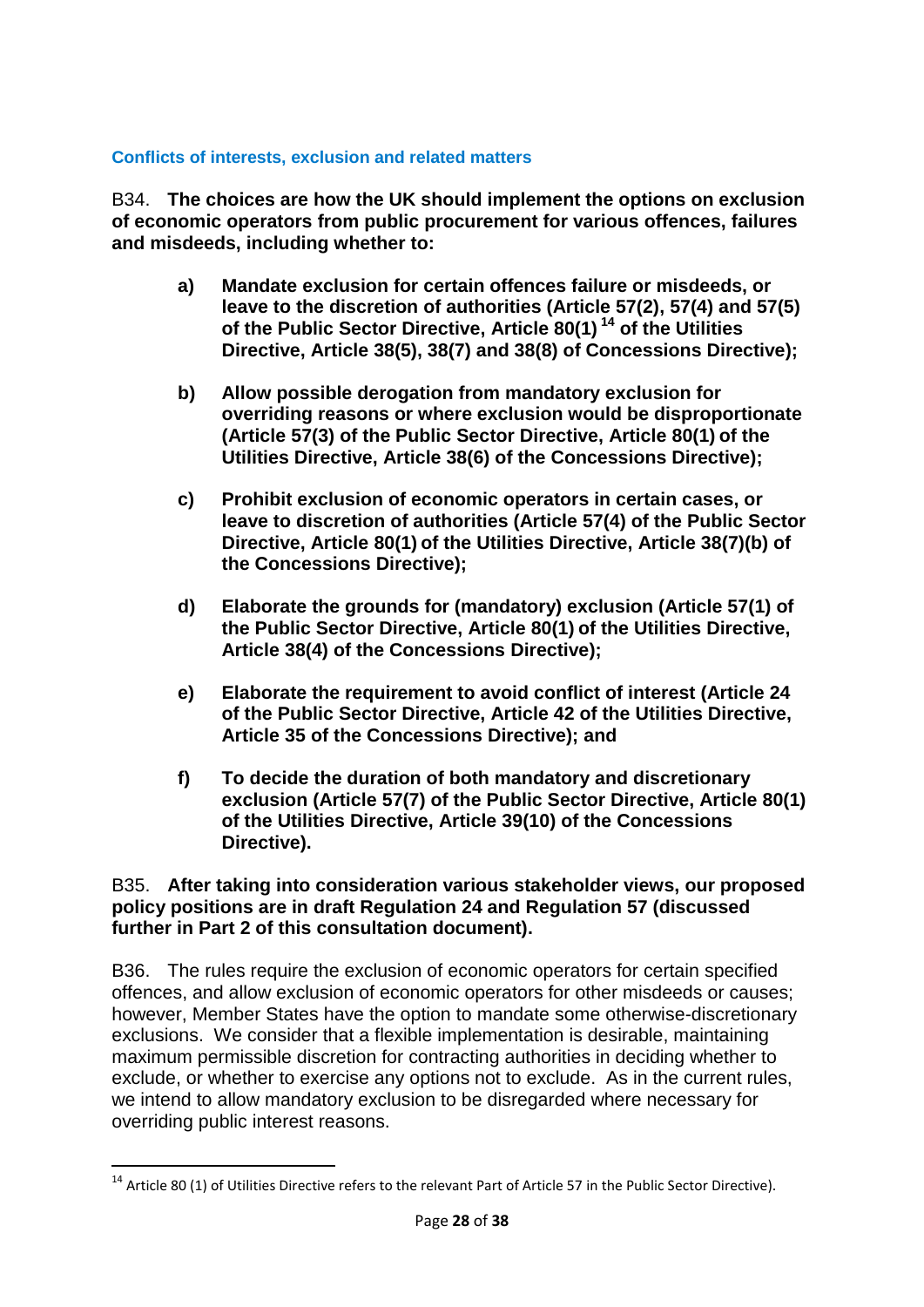B37. Taking into account stakeholders' views to date, we consider that the "default" exclusion should be three years and five years for discretionary and mandatory exclusion respectively, the maximum permitted in the Directive. This is consistent with the UK's wish to exclude economic operators for improper behaviour. (Contracting authorities will be allowed to disregard exclusion if an economic operator demonstrates it has successfully "self-cleaned").

B38. We have taken the view that we should elaborate the offences in UK national law which attract mandatory exclusion, as certainty is desirable where a contracting authority is *compelled* to exclude an economic operator. However no need has been identified to elaborate the requirement on contracting authorities or entities to effectively prevent, identify, and remedy conflicts of interest to avoid distortion of competition and ensure equal treatment of economic operators. These fundamental aims can be addressed in guidance.

B39. In both the Utilities and Concessions Directives any of the exclusionary provisions, and the conflict of interest provisions, are only obligatory for those utilities which are also contracting authorities.

#### <span id="page-28-0"></span>**Tender assessment**

B40. **The policy choices covered were whether the Regulations should:**

- **a) Prevent contracting authorities, when using the open procedure, from examining tenders before looking at whether the selection criteria were met or whether there were grounds for exclusion (Article 56(2) of the Public Sector Directive, Article 76(7) of the Utilities Directive);**
- **b) Allow contracting authorities to ask for incomplete or erroneous information to be supplemented (Article 56(3) of the Public Sector Directive, Article 76(4) of the Utilities Directive); and**
- **c) Restrict the use of price only or cost only as the sole award criterion (Article 67(2) of the Public Sector Directive, Article 82(2) of the Utilities Directive).**

B41. An overwhelming majority of stakeholders wanted to keep the flexibility to decide how they examined tenders and, based on these views, our proposed policy position is that the first option should not be implemented. The view of stakeholders was similarly clear cut on the need to be able to ask for incorrect or incomplete information to be corrected or supplemented. As a result, we propose to provide for this option. A very clear majority did not want a restriction to be placed on using price only or cost only as the sole award criterion. It was considered that these criteria should be available to use for the award of contracts for off-the-shelf products**. Accordingly, based on these views, our proposed policy position is not to introduce this restriction.**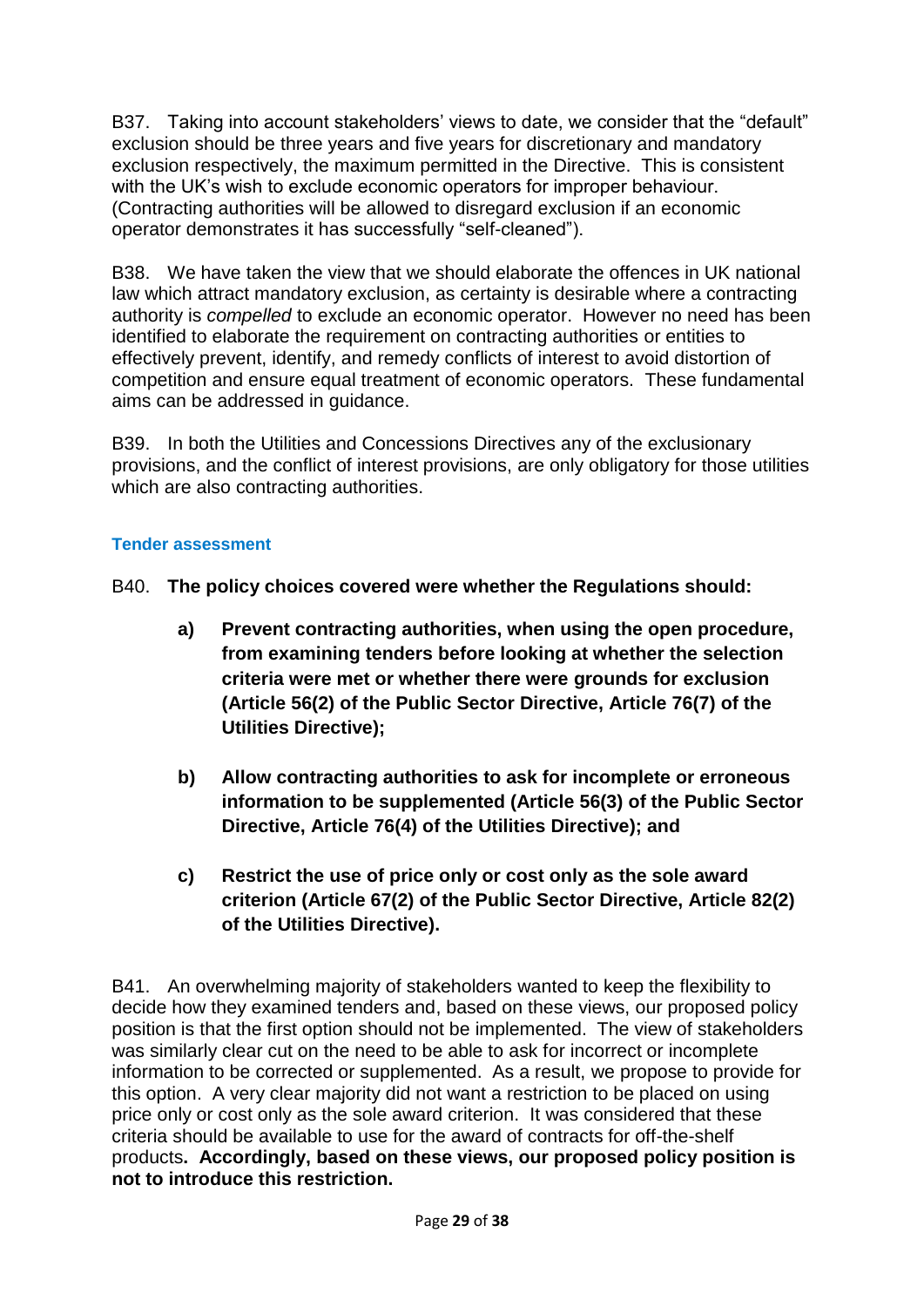### <span id="page-29-0"></span>**Sub-contracting**

B42. **Policy choice. Whether it should be compulsory for contracting authorities to ask bidders to indicate in their proposals any share of the contract they may intend to subcontract to third parties and the details of any proposed subcontractors (Article 71 of the Public Sector Directive, Article 81 of the Utilities Directive, and Article 42 of the Concessions Directive).**

B43. Stakeholder feedback confirmed that this should remain an option that contracting authorities could include in their procurements if and when required, but should not be mandated by the UK Regulations. This is consistent with UK strategy of reducing the complexity of the procurement rules and allowing for flexibility.

#### B44. **Policy choice. Whether the main contractor should be directly obliged to provide information about its subcontractors and supply chain (Article 71 of the Public Sector Directive, Article 81 of the Utilities Directive, and Article 42 of the Concessions Directive).**

B45. Feedback received from the majority of stakeholders was that to maintain flexibility of the process this should remain an option that contracting authorities could use where warranted on a case by case basis but should not be mandated by the UK Regulations. The proposed policy position on both these choices is to leave it to the individual contracting authorities to make the decision per procurement, based on the individual circumstances and requirements of each case.

B46. **Policy choice. Whether the basic requirement (being the requirement for the main contractors on works contracts or contracts for services to be provided at a facility under direct oversight of the contracting authorities to provide contact information of subcontractors to the contracting authority) should be extended to a wider scope of contract or a wider scope of subcontractors (ie further down the supply chain). (Article 71 of the Public Sector Directive, Article 81 of the Utilities Directive, and Article 42 of the Concessions Directive.)**

B47. In line with overall transposition policy to maintain flexibility we prefer to leave it to contracting authorities to include clauses in the contract with the main contractor to give effect to the basic requirement. The majority of stakeholders share this view.

B48. **Policy choice. Whether contracting authorities should be required to verify whether there are mandatory or discretionary grounds for exclusion of any subcontractors and, if such verification is undertaken and the response shows that there are discretionary grounds for exclusion, whether contracting authorities should be obliged to require that the main contractor find a replacement subcontractor. (Article 71 of the Public Sector Directive, Article 81 of the Utilities Directive, and Article 42 of the Concessions Directive.)**

B49. The majority of stakeholder feedback confirmed that this should remain as an option for contracting authorities to enforce via procurement and contract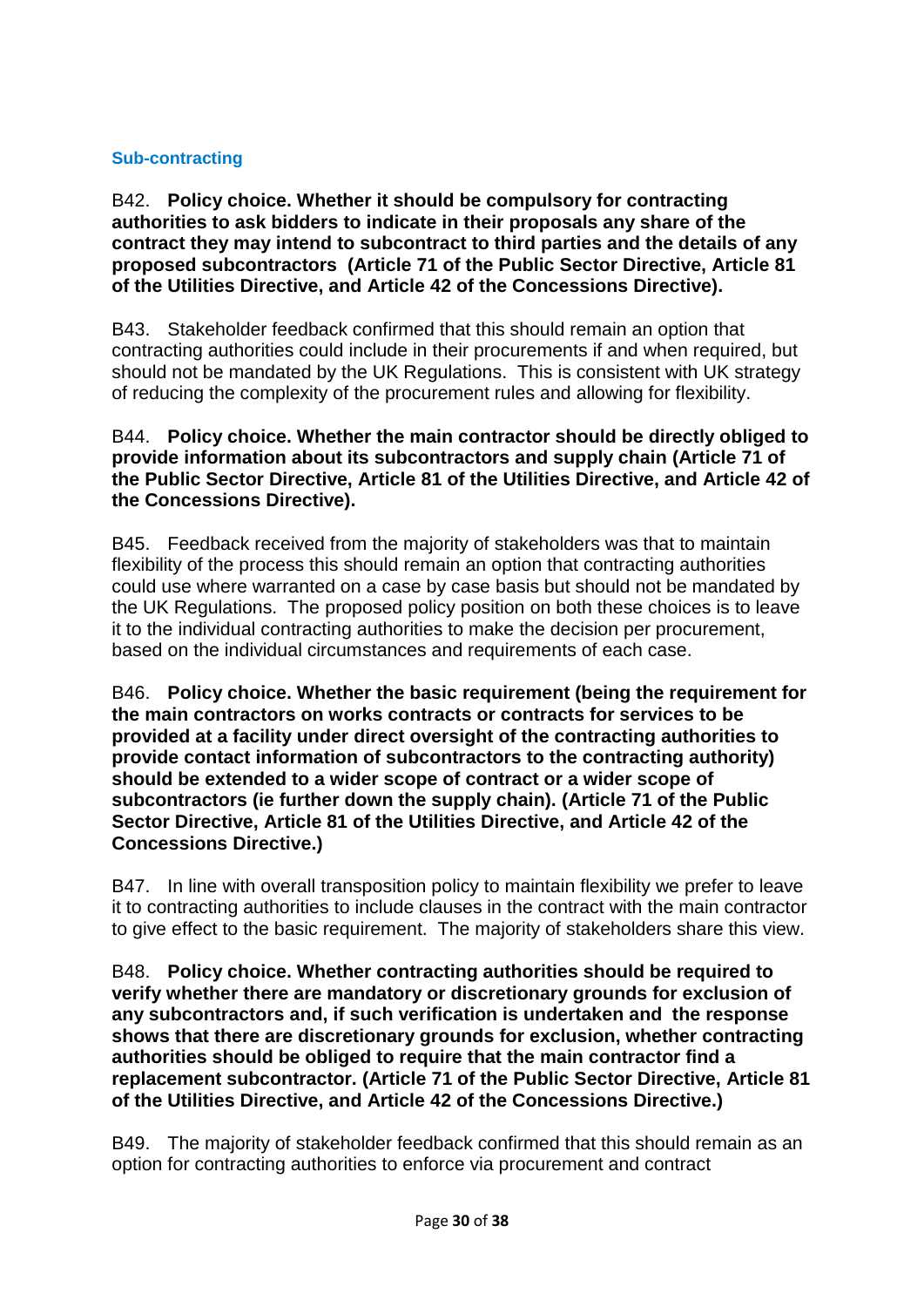documentation where proportionate and necessary, but should not be mandated by the UK Regulations.

B50. **Policy choice. For Public Sector and Utilities only: Whether or not to provide for direct payment of subcontractors; and whether subcontractors should receive direct payments without it being necessary for them to request such direct payment (Article 71 of the Public Sector Directive and Article 81 of the Utilities Directive).**

B51. The majority of stakeholders argued that direct payment should remain as an option for contracts and supply chains where they were warranted, but not mandated. Some commentators did favour including direct payments, with no requirement to request them, in the Regulations to ensure subcontractors received payment in a timely manner. However, alternative measures are included separately in the Regulations to ensure payments are provided in a timely manner that does not increase the burden on Contracting Authorities.

# <span id="page-30-0"></span>**Termination of Contracts**

B52. **Policy choice. How to ensure that contracting authorities are able to terminate contracts in certain circumstances (Article 73 of the Public Sector Directive, Article 90 of the Utilities Directive, and Article 44 of the Concessions Directive).**

B53. Our proposed policy position, informed by stakeholder feedback to date, is that the UK regulations should specify that contracting authorities must include a contract condition allowing them to terminate if any of the three grounds for termination apply. The three grounds are where the contract has been subject to a substantial modification that constitutes a new award, where it is discovered after contract award that the contractor should have been excluded on mandatory exclusion grounds, and where the ECJ has declared a serious infringement by the contracting authority of its obligations, meaning the contract should not have been awarded. Our proposed policy position, again informed by stakeholder feedback to date, is that the UK regulations should provide a deeming provision to ensure the possibility to terminate is available in all cases.

# <span id="page-30-1"></span>**Light Touch Regime**

B54. **Policy choice. What "national rules" to put in place to give effect to the new light-touch regime (the Directive requires the UK to put in place national rules, but leaves considerable discretion to what those rules should be). (Articles 74-77 of the Public Sector Directive; Articles 91-94 of the Utilities Directive).**

B55. The vast majority of stakeholders confirmed the need for a minimalistic approach to implementation, to maximise flexibility. This is consistent with both the Government's policies on use of copy-out and avoidance of gold-plating, and the UK strategy of making the procurement rules simpler and more flexible. Taking these views into account, our proposed policy position is that the draft UK regulations for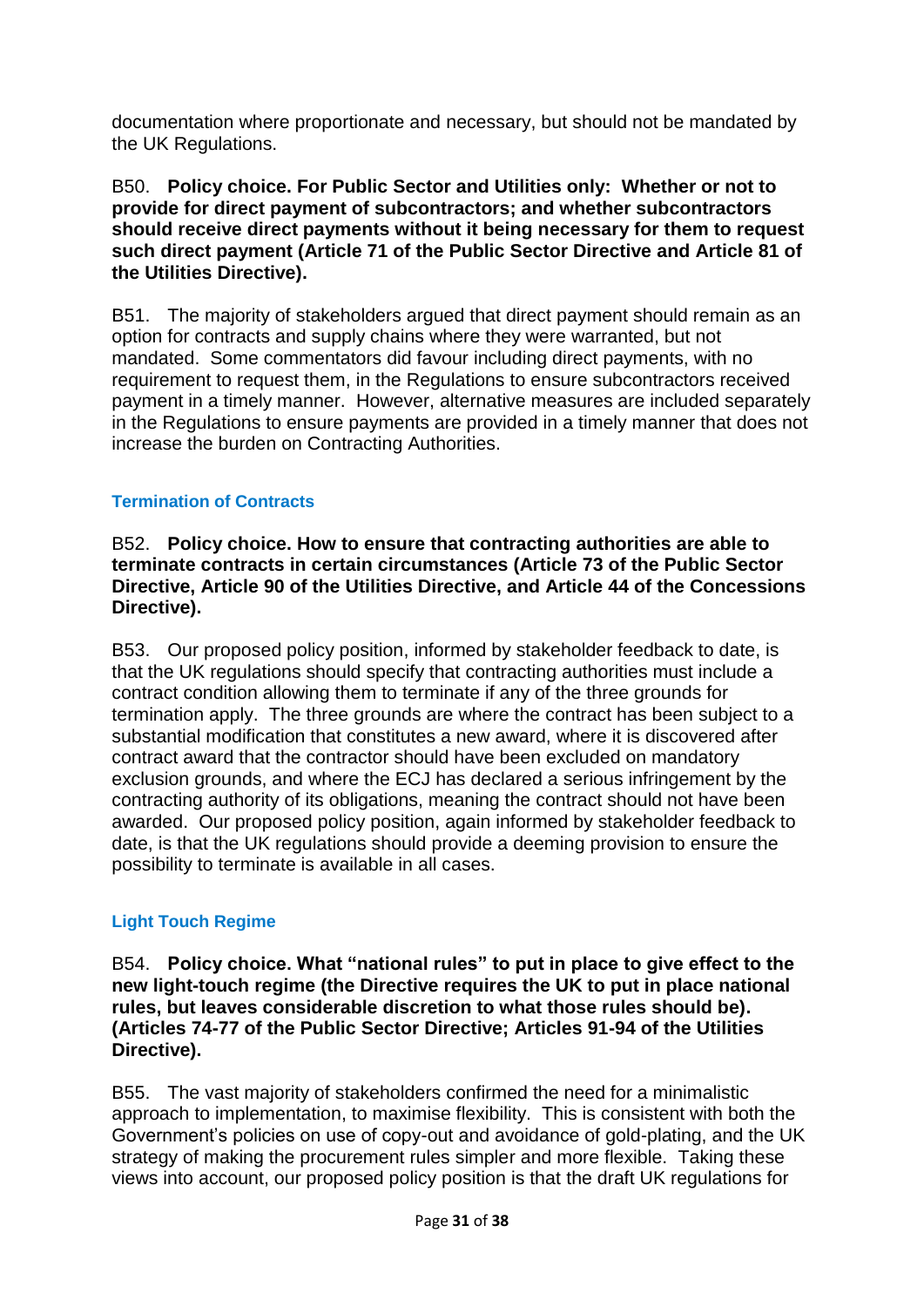the light touch regime should consequently be prepared using a light-touch approach.

#### B56. **Policy choice. Whether or not to mandate "MEAT" (Most Economically Advantageous Tender) as the mandatory basis to award contracts under the Light Touch Regime (Article 76(2) of the Public Sector Directive; Article 93(2) of the Utilities Directive).**

B57. Stakeholder feedback confirmed the volume and balance of arguments was not in favour of mandating MEAT. This is consistent with Government policy on taking a minimalistic approach to implementation, and not regulating where not required. Whilst some commentators favoured mandating MEAT, for instance because they perceive MEAT is normally the more appropriate basis to award contracts valued above the Light Touch Regime threshold, our proposed policy position is that these matters can adequately be covered in policy and guidance.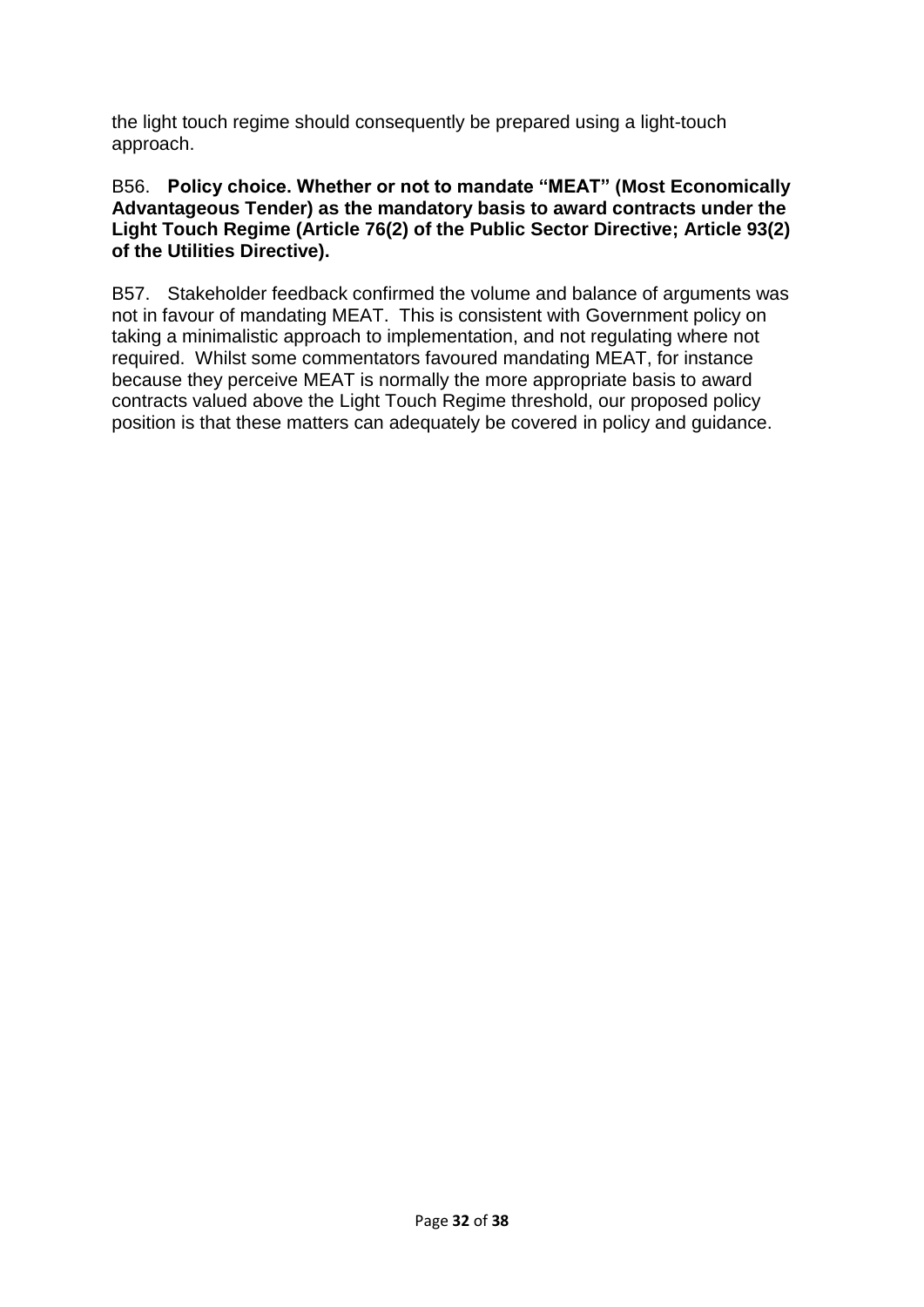# <span id="page-32-0"></span>**Annex C Central Government authorities for the purpose of Schedule 1 of the Regulations**

UNITED KINGDOM<sup>15</sup>

 $\overline{a}$ 

Cabinet Office Office of the Parliamentary Counsel Central Office of Information Charity Commission Crown Estate Commissioners (Vote Expenditure Only) Crown Prosecution Service Department for Business, Enterprise and Regulatory Reform Competition Commission Gas and Electricity Consumers' Council Office of Manpower Economics Department for Children, Schools and Families Department of Communities and Local Government Rent Assessment Panels Department for Culture, Media and Sport British Library British Museum Commission for Architecture and the Built Environment The Gambling Commission Historic Buildings and Monuments Commission for England (English Heritage) Imperial War Museum Museums, Libraries and Archives Council National Gallery National Maritime Museum National Portrait Gallery Natural History Museum Science Museum Tate Gallery Victoria and Albert Museum Wallace Collection Department for Environment, Food and Rural Affairs Agricultural Dwelling House Advisory Committees Agricultural Land Tribunals Agricultural Wages Board and Committees Cattle Breeding Centre Countryside Agency **Plant Variety Rights Office** Royal Botanic Gardens, Kew Royal Commission on Environmental Pollution Department of Health Dental Practice Board National Health Service Strategic Health Authorities NHS Trusts Prescription Pricing Authority Department for Innovation, Universities and Skills Higher Education Funding Council for England

<sup>&</sup>lt;sup>15</sup> The list of UK Central Government Authorities can be found at pages L94/193 to L94/197 (Official Journal page number reference) on the following link: <http://eur-lex.europa.eu/legal-content/EN/TXT/PDF/?uri=CELEX:32014L0024&from=EN>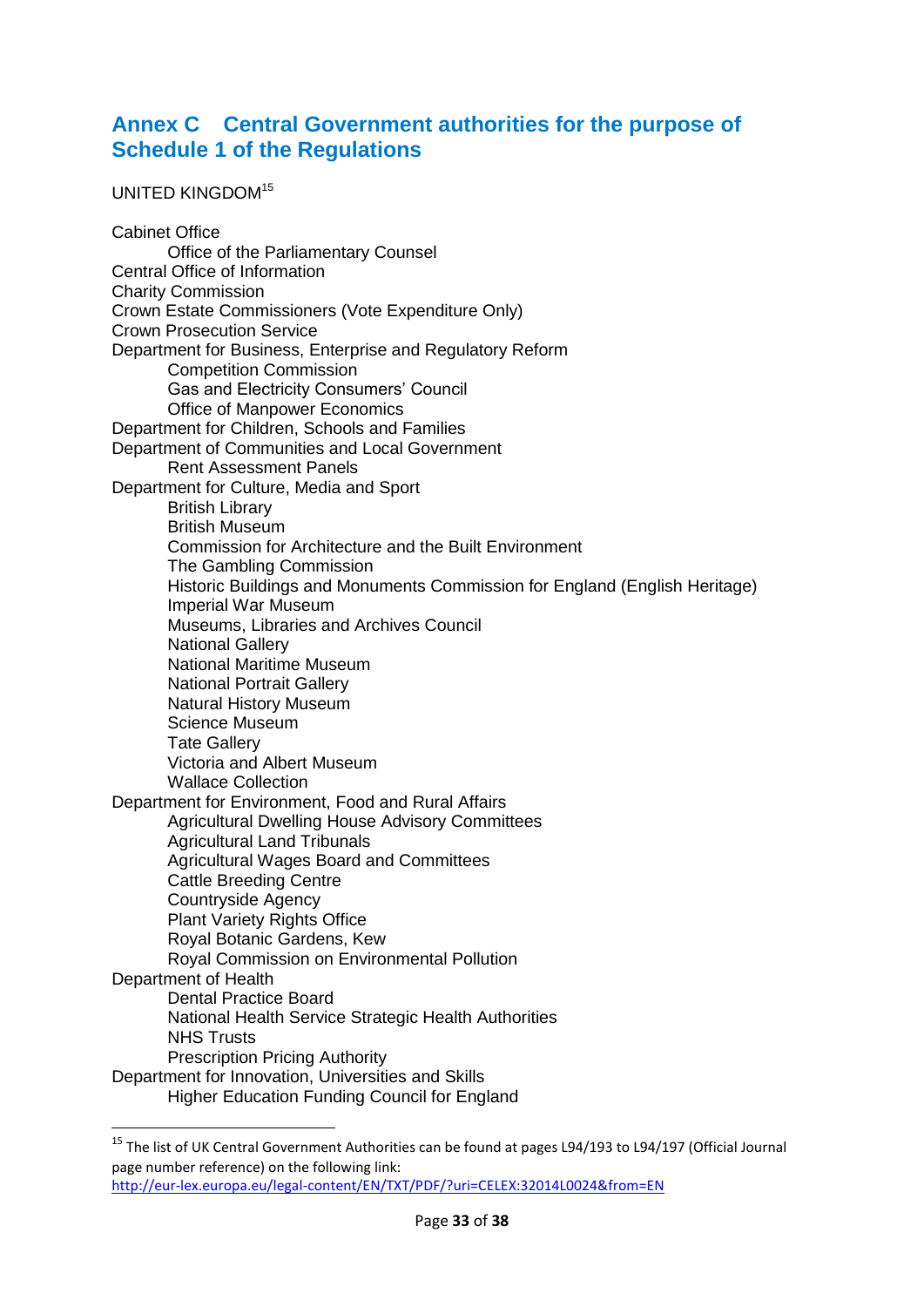National Weights and Measures Laboratory Patent Office Department for International Development Department of the Procurator General and Treasury Solicitor Legal Secretariat to the Law Officers Department for Transport Maritime and Coastguard Agency Department for Work and Pensions Disability Living Allowance Advisory Board Independent Tribunal Service Medical Boards and Examining Medical Officers (War Pensions) Occupational Pensions Regulatory Authority Regional Medical Service Social Security Advisory Committee Export Credits Guarantee Department Foreign and Commonwealth Office Wilton Park Conference Centre Government Actuary's Department Government Communications Headquarters Home Office HM Inspectorate of Constabulary House of Commons House of Lords Ministry of Defence Defence Equipment & Support Meteorological Office Ministry of Justice Boundary Commission for England Combined Tax Tribunal Council on Tribunals Court of Appeal — Criminal Employment Appeals Tribunal Employment Tribunals HMCS Regions, Crown, County and Combined Courts (England and Wales) Immigration Appellate Authorities Immigration Adjudicators Immigration Appeals Tribunal Lands Tribunal Law Commission Legal Aid Fund (England and Wales) Office of the Social Security Commissioners Parole Board and Local Review Committees Pensions Appeal Tribunals Public Trust Office Supreme Court Group (England and Wales) Transport Tribunal The National Archives National Audit Office National Savings and Investments National School of Government Northern Ireland Assembly Commission Northern Ireland Court Service Coroners Courts County Courts Court of Appeal and High Court of Justice in Northern Ireland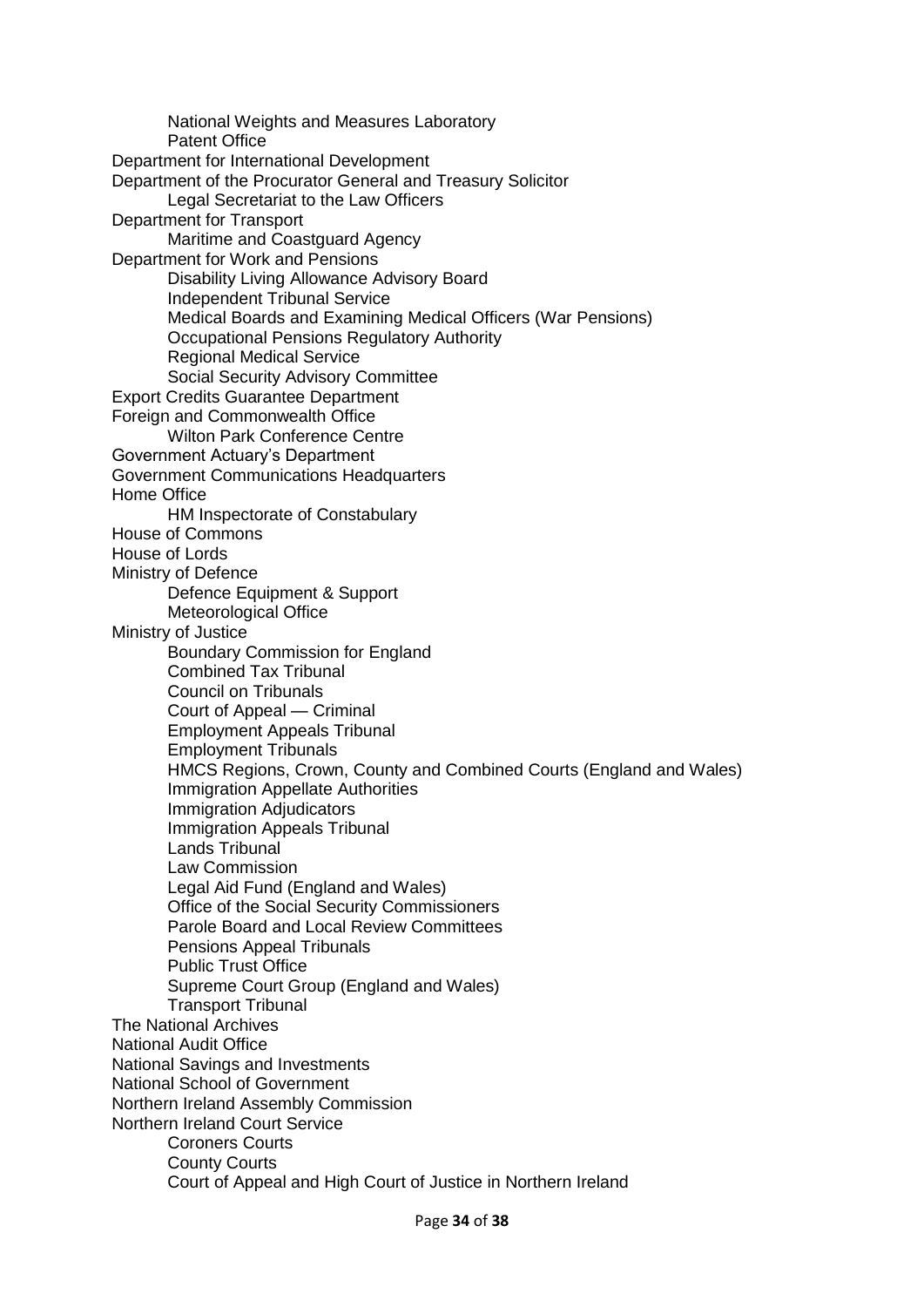Crown Court Enforcement of Judgements Office Legal Aid Fund Magistrates' Courts Pensions Appeals Tribunals Northern Ireland, Department for Employment and Learning Northern Ireland, Department for Regional Development Northern Ireland, Department for Social Development Northern Ireland, Department of Agriculture and Rural Development Northern Ireland, Department of Culture, Arts and Leisure Northern Ireland, Department of Education Northern Ireland, Department of Enterprise, Trade and Investment Northern Ireland, Department of the Environment Northern Ireland, Department of Finance and Personnel Northern Ireland, Department of Health, Social Services and Public Safety Northern Ireland, Office of the First Minister and Deputy First Minister Northern Ireland Office Crown Solicitor's Office Department of the Director of Public Prosecutions for Northern Ireland Forensic Science Laboratory of Northern Ireland Office of the Chief Electoral Officer for Northern Ireland Police Service of Northern Ireland Probation Board for Northern Ireland State Pathologist Service Office of Fair Trading Office for National Statistics National Health Service Central Register Office of the Parliamentary Commissioner for Administration and Health Service **Commissioners** Paymaster General's Office Postal Business of the Post Office Privy Council Office Public Record Office HM Revenue and Customs The Revenue and Customs Prosecutions Office Royal Hospital, Chelsea Royal Mint Rural Payments Agency Scotland, Auditor-General Scotland, Crown Office and Procurator Fiscal Service Scotland, General Register Office Scotland, Queen's and Lord Treasurer's Remembrancer Scotland, Registers of Scotland The Scotland Office The Scottish Ministers Architecture and Design Scotland Crofters Commission Deer Commission for Scotland Lands Tribunal for Scotland National Galleries of Scotland National Library of Scotland National Museums of Scotland Royal Botanic Garden, Edinburgh Royal Commission on the Ancient and Historical Monuments of Scotland Scottish Further and Higher Education Funding Council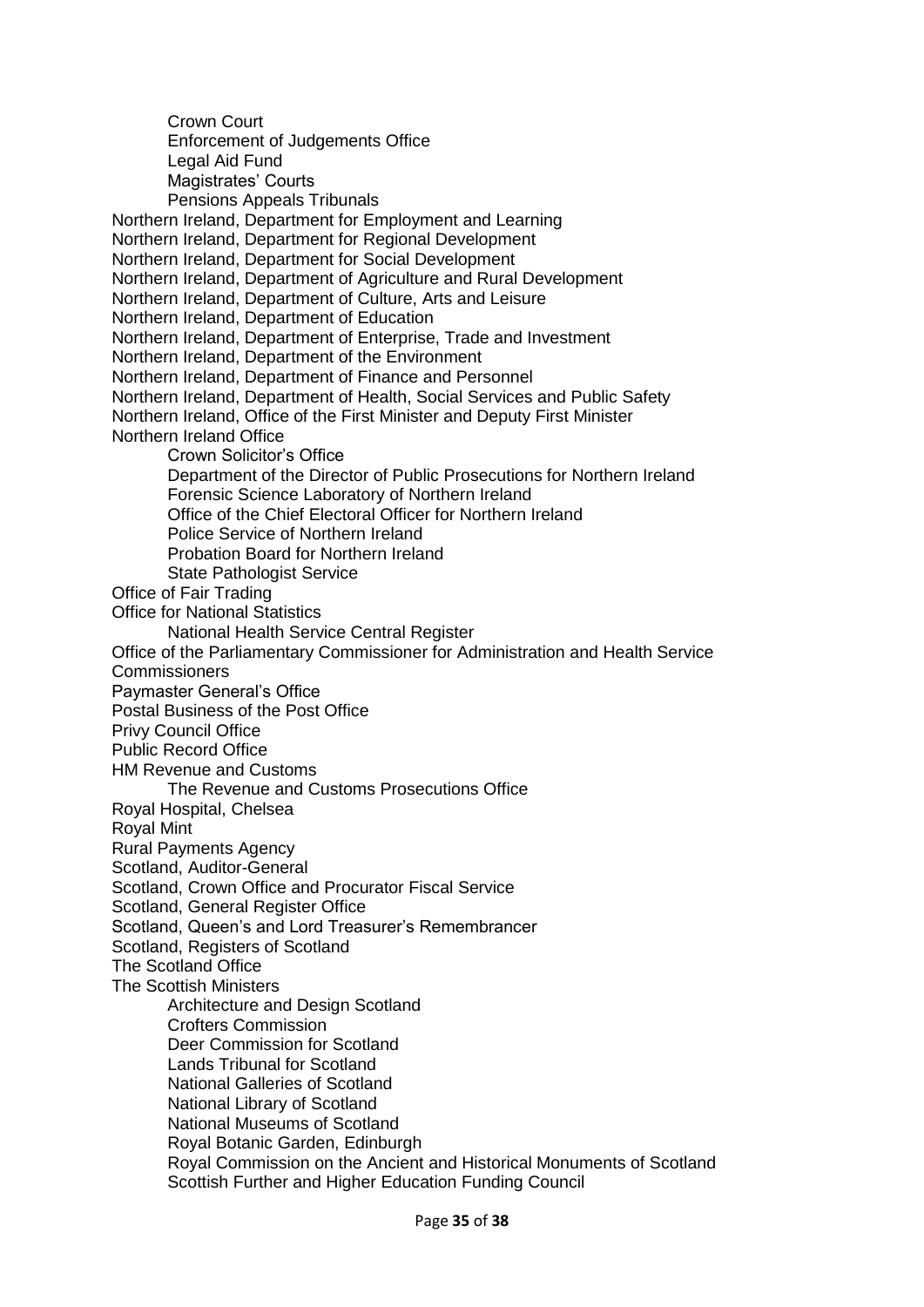Scottish Law Commission Community Health Partnerships Special Health Boards Health Boards The Office of the Accountant of Court High Court of Justiciary Court of Session HM Inspectorate of Constabulary Parole Board for Scotland Pensions Appeal Tribunals Scottish Land Court Sheriff Courts Scottish Police Services Authority Office of the Social Security Commissioners The Private Rented Housing Panel and Private Rented Housing Committees Keeper of the Records of Scotland The Scottish Parliamentary Body Corporate HM Treasury Office of Government Commerce United Kingdom Debt Management Office The Wales Office (Office of the Secretary of State for Wales) The Welsh Ministers Higher Education Funding Council for Wales Local Government Boundary Commission for Wales The Royal Commission on the Ancient and Historical Monuments of Wales Valuation Tribunals (Wales) Welsh National Health Service Trusts and Local Health Boards Welsh Rent Assessment Panels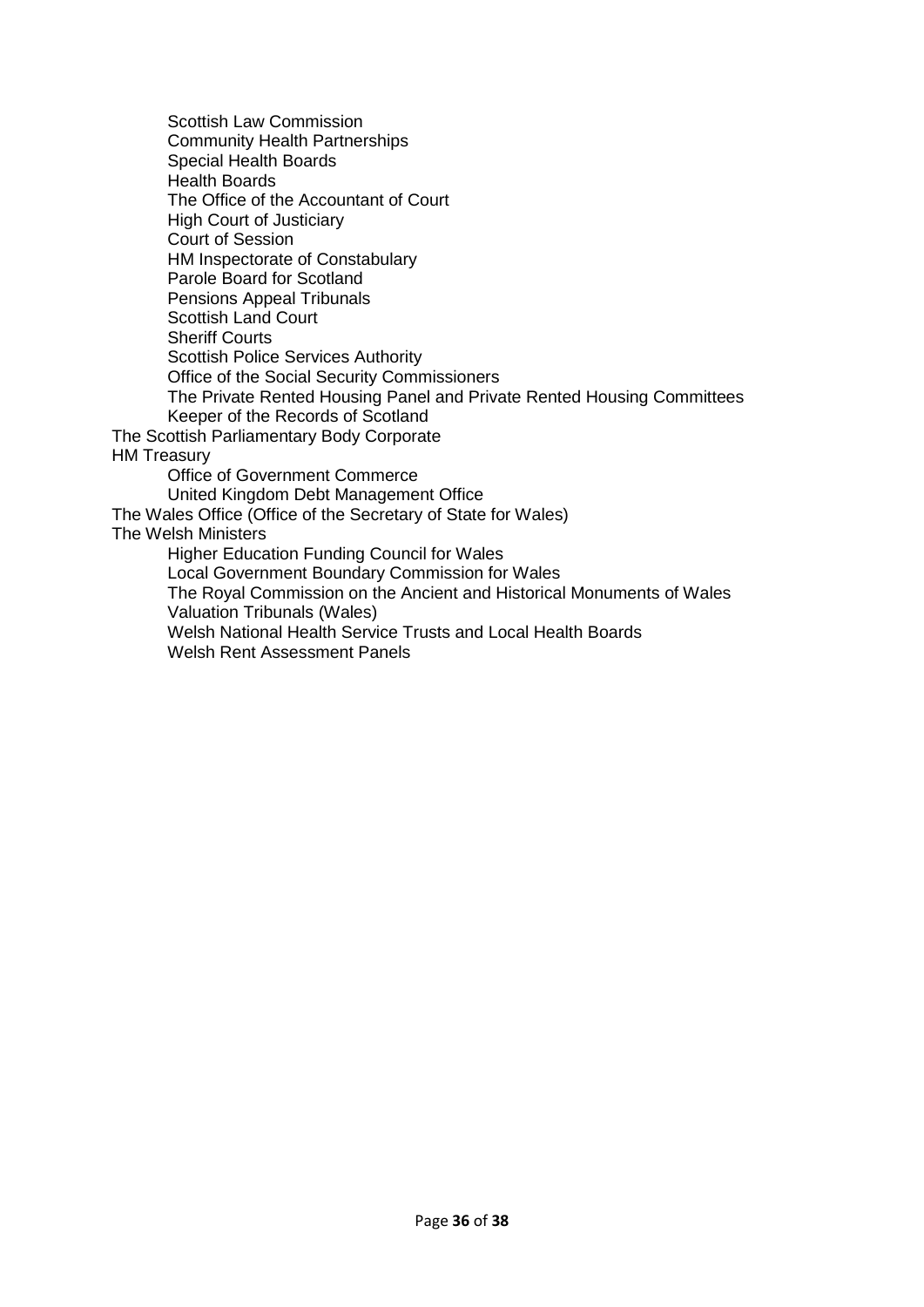# <span id="page-36-0"></span>**Annex D Summary of Forms for New Directive and Suggestions for Interim Measures**

| <b>Existing Form</b>                 | <b>Reference for</b><br><b>New</b>       | <b>New information</b><br>requirement                                                                                                             | <b>Suggestion</b>                                                                                                                                                                                                                                                                       |
|--------------------------------------|------------------------------------------|---------------------------------------------------------------------------------------------------------------------------------------------------|-----------------------------------------------------------------------------------------------------------------------------------------------------------------------------------------------------------------------------------------------------------------------------------------|
|                                      | <b>Information</b><br><b>Requirement</b> | (i.e. Missing field(s)<br>on existing forms)                                                                                                      |                                                                                                                                                                                                                                                                                         |
| Prior<br>Information<br>Notice (PIN) | Annex V, Part<br><b>B</b> 1              | <b>NUTS code</b>                                                                                                                                  | Use standard contract<br>notice and use text<br>boxes as explanation                                                                                                                                                                                                                    |
| PIN call for<br>competition          | Annex V, Part<br><b>B</b> II, Art48(2)   | New Form                                                                                                                                          | <b>Use Contract Award</b><br>Notice and use text<br>boxes as explanation<br>for additional<br>information                                                                                                                                                                               |
| <b>Contract Notice</b>               | Annex V, Part<br>C, Art 49               | Minor changes to<br>reflect new<br>procedures, NUTS<br>and e-procurement                                                                          | Use existing contract<br>notice and use text<br>boxes as explanation.<br>For Innovation<br>Partnership<br>procedures tick the<br>negotiated or<br>competitive dialogue<br>box, and explain in<br><b>Additional Information</b><br>that using the<br>innovation partnership<br>procedure |
| <b>Contract Award</b>                | Annex V, Part<br>D, Art 50               | Changes required to<br>reflect light touch, add<br>procedures, additional<br>stats on SME, MS<br>and electronic<br>procurement, status<br>winner. | Use existing contract<br>notice and use text<br>boxes as explanation                                                                                                                                                                                                                    |
| Design Contest                       | Annex V, Part<br>E, Art 79(1)            | <b>NUTS code</b>                                                                                                                                  | Use existing Design<br>Contest Form and add<br>NUTS code to free text<br>box                                                                                                                                                                                                            |
| Design award                         | Annex V, Part<br>F, Art 79(2)            | Criteria applied,<br>number SMEs, status<br>of winner and date of<br>Jury decision to be<br>added                                                 | Use standard contract<br>notice and use text<br>boxes as explanation                                                                                                                                                                                                                    |

# **Public Sector Directive**